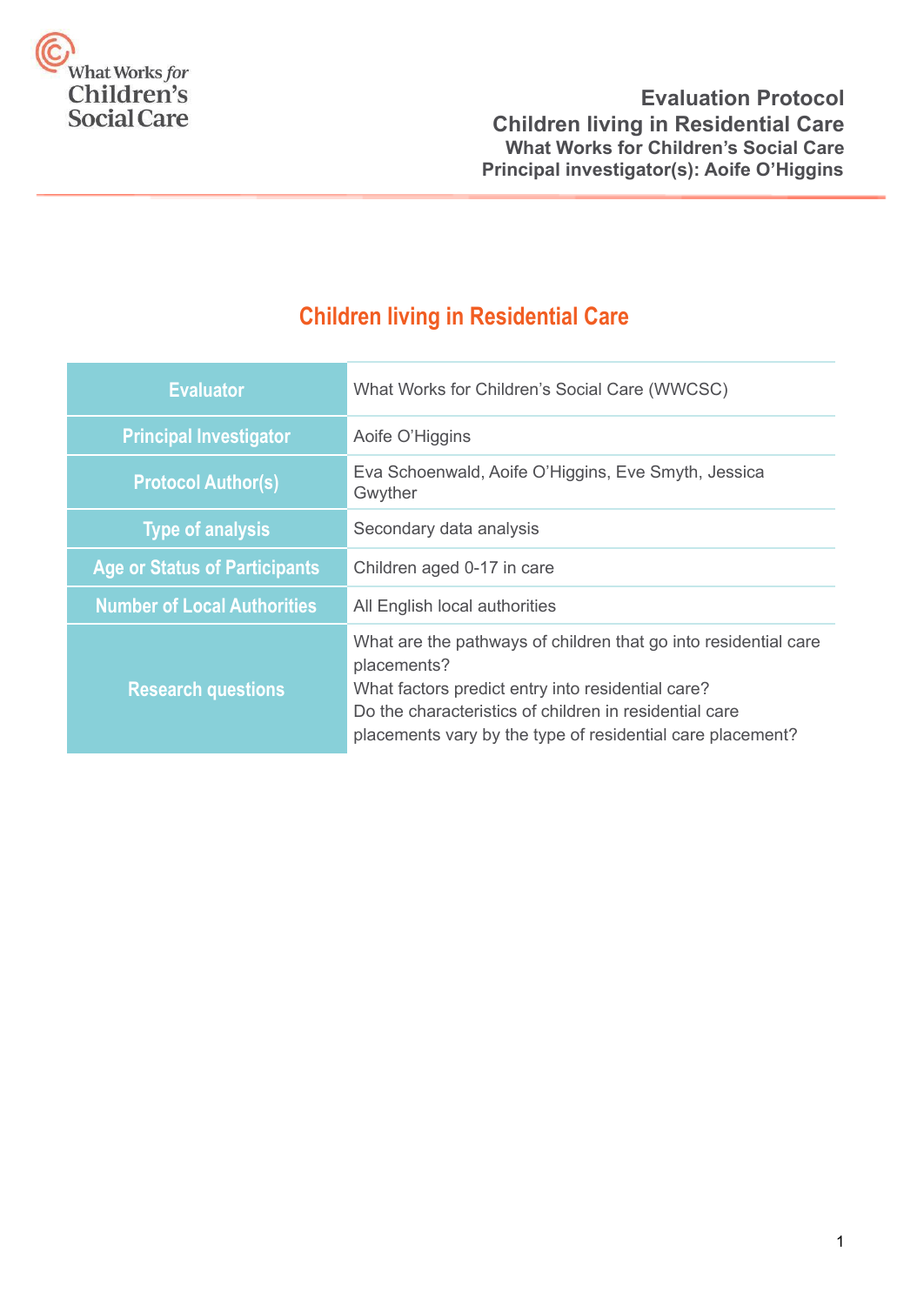

<span id="page-1-0"></span>Ć

| <b>Table of contents</b>                                                                                             | $\overline{2}$          |
|----------------------------------------------------------------------------------------------------------------------|-------------------------|
| <b>Background and Problem Statement</b>                                                                              | 3                       |
| <b>Aims and Objectives</b>                                                                                           | 4                       |
| <b>Research questions</b>                                                                                            | $\overline{4}$          |
| Scope                                                                                                                | $\overline{4}$          |
| <b>Method and Analysis</b>                                                                                           | $\overline{\mathbf{4}}$ |
| Data sources                                                                                                         | $\overline{4}$          |
| Journeys of children through residential care placements                                                             | 5                       |
| Pathways through residential care by group                                                                           | 5                       |
| <b>Outcome measures</b>                                                                                              | 6                       |
| Analytical strategy                                                                                                  | $\overline{7}$          |
| What factors predict entry into residential care placements                                                          | 7                       |
| Outcome measures                                                                                                     | $\overline{7}$          |
| Analytical strategy                                                                                                  | $\overline{7}$          |
| Do the characteristics of children in residential care placements vary by the type of residential<br>care placement? | 10                      |
| <b>Outcome measures</b>                                                                                              | 10                      |
| Analytical strategy                                                                                                  | 10                      |
| <b>Exploratory analysis</b>                                                                                          | 11                      |
| Outcome measures                                                                                                     | 12                      |
| Analytical strategy                                                                                                  | 12                      |
| <b>Ethics &amp; Participation</b>                                                                                    | 13                      |
| <b>Registration</b>                                                                                                  | 14                      |
| <b>Data protection</b>                                                                                               | 14                      |
| <b>Personnel</b>                                                                                                     | 23                      |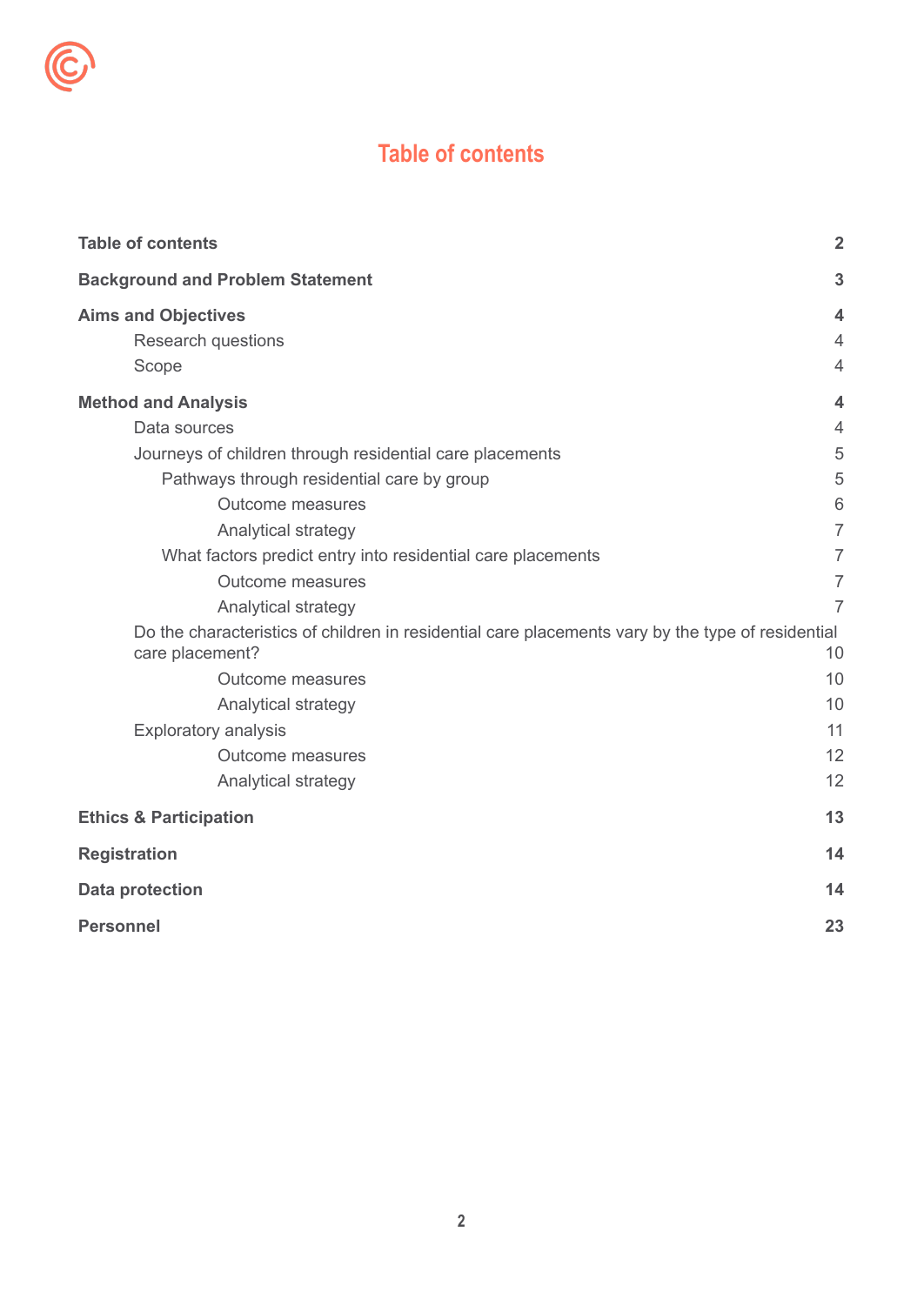# **Background and Problem Statement**

<span id="page-2-0"></span>Residential care is a form of care for children who, for a multitude of reasons, are unable to live with their birth family. Instead, they are cared for by paid professionals in a residential setting, such as a children's home, usually under a voluntary care agreement or care order. Residential care is the third most commonly used placement type for children who are looked after (after foster and kinship care). A partial explanation of this is the cost implications of such a resource-intensive provision, but also general attitudes towards residential care. These attitudes arise from a governmental and legislative preference for family-based care and thus a reluctance to separate children from family members.<sup>1</sup> Another source of negative attitudes towards residential care arise from concerns around abuse and attachment issues. A report developed by the Centre for Abuse and Trauma Studies in collaboration with Lifespan Research Group described insecure attachment styles in young people in residential care as endemic, with as many as 6 out of 10 classified as having a disorganised attachment style.<sup>2</sup> These attitudes and concerns have led to a general emphasis on residential care as a 'last resort' option, where more common arrangements have been unsuccessful<sup>34</sup> - a view often shared by social work professionals and senior managers.<sup>5</sup> However, the potential for residential care to deliver stability can be significantly underestimated. For some young people, residential care may be the best option and many express a preference for living in a home rather than being fostered<sup>6</sup>. What is important is to ensure that it offers high quality care for children who often enter under very challenging circumstances.

Existing research suggests that children living in residential care have worse outcomes than their peers in care in other placement types, such as foster and kinship care, for example, in terms of emotional or behavioural difficulties<sup>7</sup>, educational attainment<sup>8</sup>, and psychiatric disorders. <sup>9</sup> However, much of the evidence comes from qualitative work or government reviews which fail to provide a national picture of residential care. Furthermore, much of the evidence has not accounted for the wider context and circumstances under which a child may enter residential care, such as previous

[https://assets.publishing.service.gov.uk/government/uploads/system/uploads/attachment\\_data/file/534560/Residential-Care-in-England-Sir-](https://assets.publishing.service.gov.uk/government/uploads/system/uploads/attachment_data/file/534560/Residential-Care-in-England-Sir-Martin-Narey-July-2016.pdf)[Martin-Narey-July-2016.pdf](https://assets.publishing.service.gov.uk/government/uploads/system/uploads/attachment_data/file/534560/Residential-Care-in-England-Sir-Martin-Narey-July-2016.pdf)

6 ibid

Section 22c(7) of the Children Act sets out that in determining which is the most appropriate placement for a child, the local authority must "give preference" to a placement with a relative, friend or other connected person.

 $^2$  Jacobs,C., Ilan-Clarke, Y., & Bifulco, A. (2012). Caring about attachment in young people in residential care: the use of the attachment *style interview. Report of a voluntary sector and university partnership*. [Online]. Community Care Inform. Available at: [https://lifespantraining.org.uk/wp-content/uploads/Attachment\\_style\\_in\\_res\\_care.pdf](https://lifespantraining.org.uk/wp-content/uploads/Attachment_style_in_res_care.pdf)

<sup>3</sup> Thoburn, J.(2016). Residential care as a permanence option for young people needing longer-term care. *Children and Youth Services Review*, 69, 19-28.

<sup>4</sup> Holmes, L., Connolly, C., Mortimer, E. & Hevesi, R. (2018). Residential Group Care as a Last Resort: Challenging the Rhetoric. *Residential Treatment for Children and Youth*, 35(3), pp. 209 - 224.

<sup>5</sup> Narey, M. (2016). Residential Care in England: Report of Sir Martin Narey's independent review of children's residential care, Available from:

<sup>7</sup> Department for Education. (2014). *Children's homes data pack*. [online] Available at:

[https://assets.publishing.service.gov.uk/government/uploads/system/uploads/attachment\\_data/file/388701/Childrens\\_Homes\\_data\\_pack\\_D](https://assets.publishing.service.gov.uk/government/uploads/system/uploads/attachment_data/file/388701/Childrens_Homes_data_pack_Dec_2014.pdf) [ec\\_2014.pdf](https://assets.publishing.service.gov.uk/government/uploads/system/uploads/attachment_data/file/388701/Childrens_Homes_data_pack_Dec_2014.pdf)

<sup>8</sup> Sebba, J., Berridge, D., Luke, N., Fletcher, J., Bell, K., Strand, S., Thomas, S., Sinclair, I. & O'Higgins, A. (2015). *The Educational Progress of Looked After Children in England: Linking Care and Educational Data*. [online]. Rees Centre. Available at: <https://www.nuffieldfoundation.org/wp-content/uploads/2019/11/EducationalProgressLookedAfterChildrenOverviewReportNov2015.pdf>

<sup>9</sup> Ford, T., Vostanis, P., Meltzer, H. & Goodman, R. (2007). Psychiatric disorder among British children looked after by local authorities: comparison with children living in private households. *British Journal of Psychiatry*. 190, pp. 219 - 325.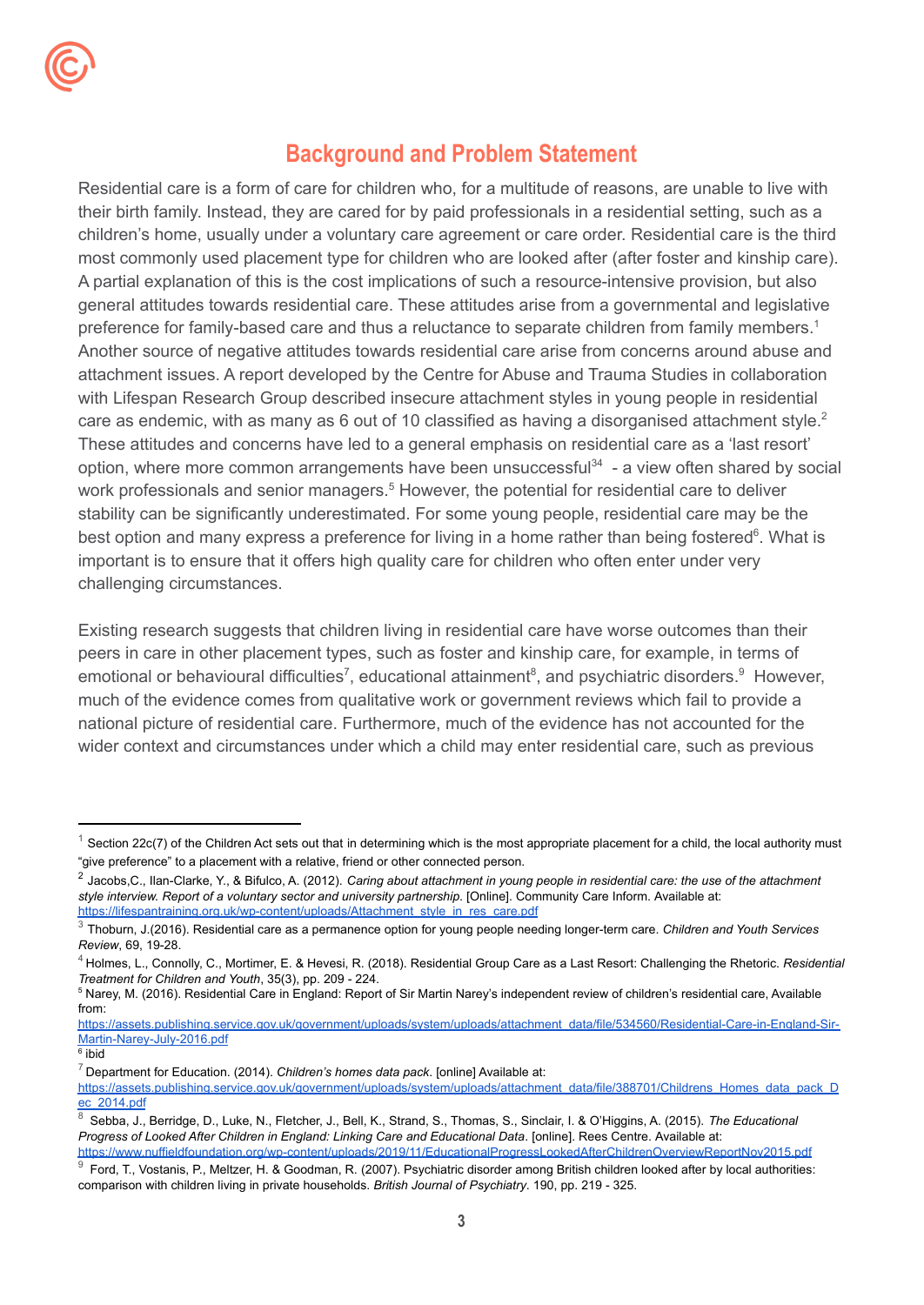

care experience and special educational needs.<sup>10</sup> The availability of administrative data means that large scale analysis of children's experiences and outcomes can be carried out and important questions can be answered. Therefore, the aim of this analysis is to provide a quantitative national overview of the factors associated with entry into residential care placements, the characteristics of these types of placements, and the outcomes for children who experience them. This will be obtained through descriptive statistics, regression analysis and subgroup analysis. The research has been commissioned by the Independent Review of Children's Social Care.

# **Aims and Objectives**

<span id="page-3-0"></span>This study aims to improve the current understanding of residential care by providing more quantitative evidence regarding the characteristics and experiences of children living in residential care, their journeys into and out of residential care placements and their outcomes compared to children in other types of care.

## <span id="page-3-1"></span>**Research questions**

More specifically, this analysis will answer the following research questions:

- What are the journeys of children that go into residential care placements?
- What factors predict entry into residential care?
- Do the characteristics of children in residential care placements vary by the type of residential care placement?

## <span id="page-3-2"></span>**Scope**

This analysis will focus on children that live in children's homes as the population of interest. Children living in residential care as a short-break placement are excluded from analyses. Other children which reside in secure children's homes, unregulated children's homes or residential special schools registered as children's homes are included in, but are not the focus of, the analyses.

# **Method and Analysis**

<span id="page-3-3"></span>This section will provide more detail on each individual research question. Due to the structure and availability of the data, the methods and analyses vary by research question and are explained in more detail below. Please note that the analysis will be limited to providing descriptive statistics and regression analysis, so will be able to establish longitudinal correlations but not any causal link between residential care placements and certain outcomes of interest.

## <span id="page-3-4"></span>**Data sources**

We will use individual-level data requested from the ONS' Secure Research Service (SRS) for the analysis. The data requested includes national administrative data on looked after children provided by local authorities to the Department for Education (known as the SSDA903 collection). Annual SSDA903 returns for the years 1998/1999 - 2019/20 are used for analysis in order to compare the experiences of children for multiple cohorts over time. This data provides detail and dates of a child's placements, including when the placement ended. Data from the children in need census helps to

<sup>10</sup> Hart, D., La Valle, I., & Holmes, L. (2015) *The place of residential care in the English child welfare system*, Department for Education: London.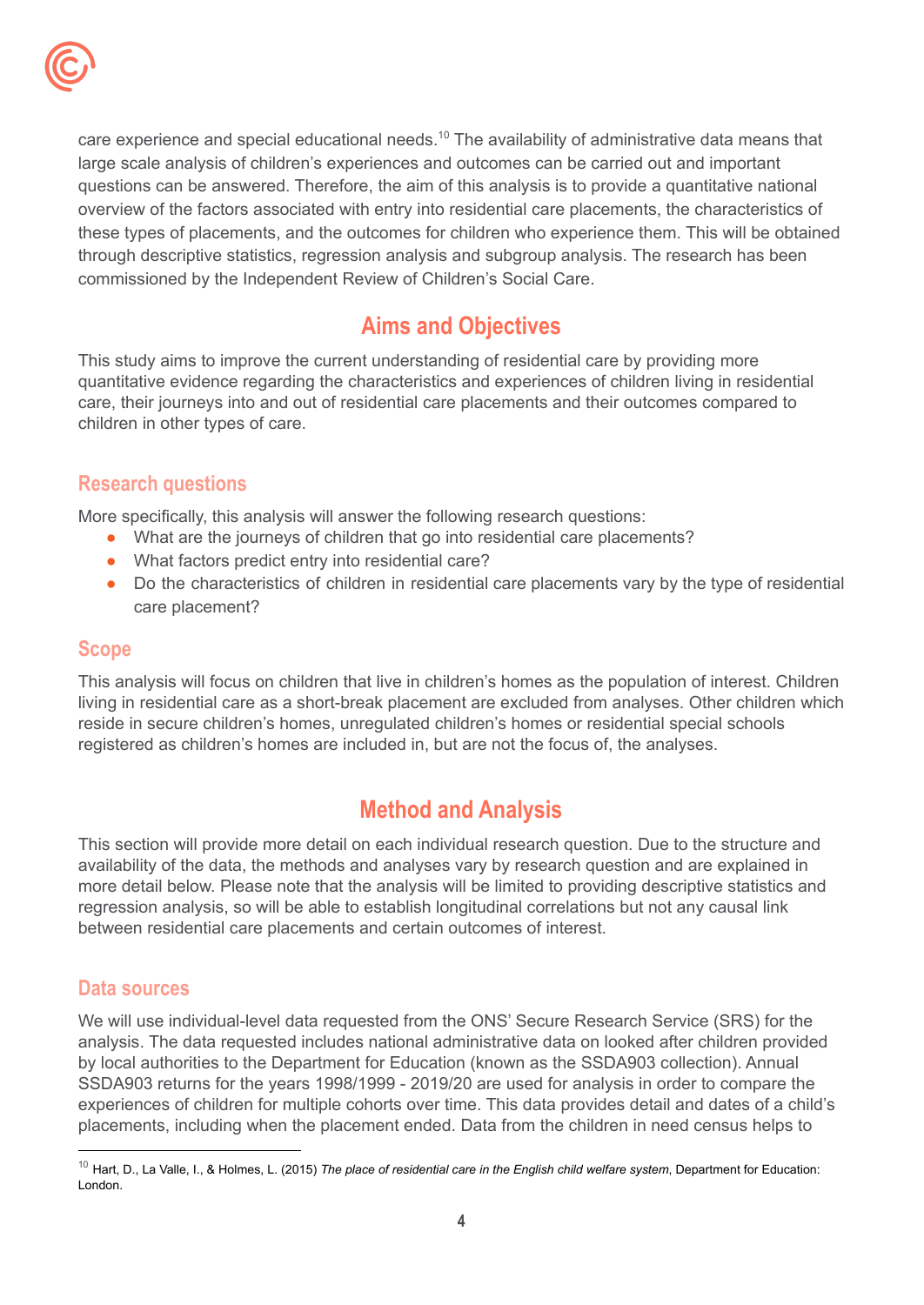

provide comprehensive information of a child's journey into care. Annual schools' census provides further information of a child's characteristics, attendance, exclusions and educational outcomes.

## <span id="page-4-0"></span>**Journeys of children through residential care placements**

To explore the journeys of children into and out of residential care placements, this analysis strand will focus on two main questions:

- What are the pathways of different groups of children through residential care?
- What factors predict entry into residential care?

The analytical approach to each question is described in more detail below.

## <span id="page-4-1"></span>**Pathways through residential care by group**

Children living in residential care placements often have the most complex needs of the looked after population<sup>11</sup> and are placed into residential care for a variety of reasons. As children's experiences of and journeys through residential care may differ strongly, we will explore pathways through residential care separately for a number of different groups of children in order to improve our understanding of how or why residential care is used. We will consider children with the following demographics separately:

- Unaccompanied asylum-seeking children (UASC)
- Children whose main need for services arises because of their disability, illness or intrinsic condition
- Early entrants into residential care (age 10 and younger)
- Adolescent entrants to care (aged 11-15) and later entrants (age 16 and above) to be considered separately

Existing evidence shows that approximately 68% of all children starting to be looked after in children's homes are aged 13-16 when they enter a residential care placement<sup>12</sup>, with small sample studies suggesting adolescent entry is associated with relationship problems with parents/guardians and also behaviour harmful to themselves or others.<sup>13</sup> Close subgroup analysis will further the understanding of young people's journeys to learn how residential care is chosen as their placement option. The need code at the time the child becomes looked after identifies a child's disability for 16% of the residential care population<sup>14</sup> (which neither necessarily represents the only reason they are in care, nor captures the entire population of children with a disability). It is important to understand the experiences of children with disabilities who have been identified as especially vulnerable to negative outcomes<sup>15</sup> to gain insight to their experiences living in residential care compared to non-residential care.

<sup>&</sup>lt;sup>11</sup> Narey, M. (2016). Residential Care in England: Report of Sir Martin Narey's independent review of children's residential care, Available *from:*

[https://assets.publishing.service.gov.uk/government/uploads/system/uploads/attachment\\_data/file/534560/Residential-Care-in-England-Sir-](https://assets.publishing.service.gov.uk/government/uploads/system/uploads/attachment_data/file/534560/Residential-Care-in-England-Sir-Martin-Narey-July-2016.pdf)[Martin-Narey-July-2016.pdf](https://assets.publishing.service.gov.uk/government/uploads/system/uploads/attachment_data/file/534560/Residential-Care-in-England-Sir-Martin-Narey-July-2016.pdf)

<sup>12</sup>Department for Education (2014). *Children's homes data pack*, Department for Education: London.

<sup>13</sup>Thoburn, J. (2016) 'Residential care as a permanence option for young people needing longer-term care', *Children and Youth Services Review*, 69: 19 - 28.

<sup>&</sup>lt;sup>14</sup> Department for Education. (2016) Ad-hoc notice: Looked after children in residential care - analysis, London: Department for Education.

<sup>15</sup> Trout, A. L., Casey, K., Chmelka, M. B., DeSalvo, C., Reid, R. (2009) 'Overlooked: children with disabilities in residential care', *Child Welfare*, 88 (2): 111 - 136.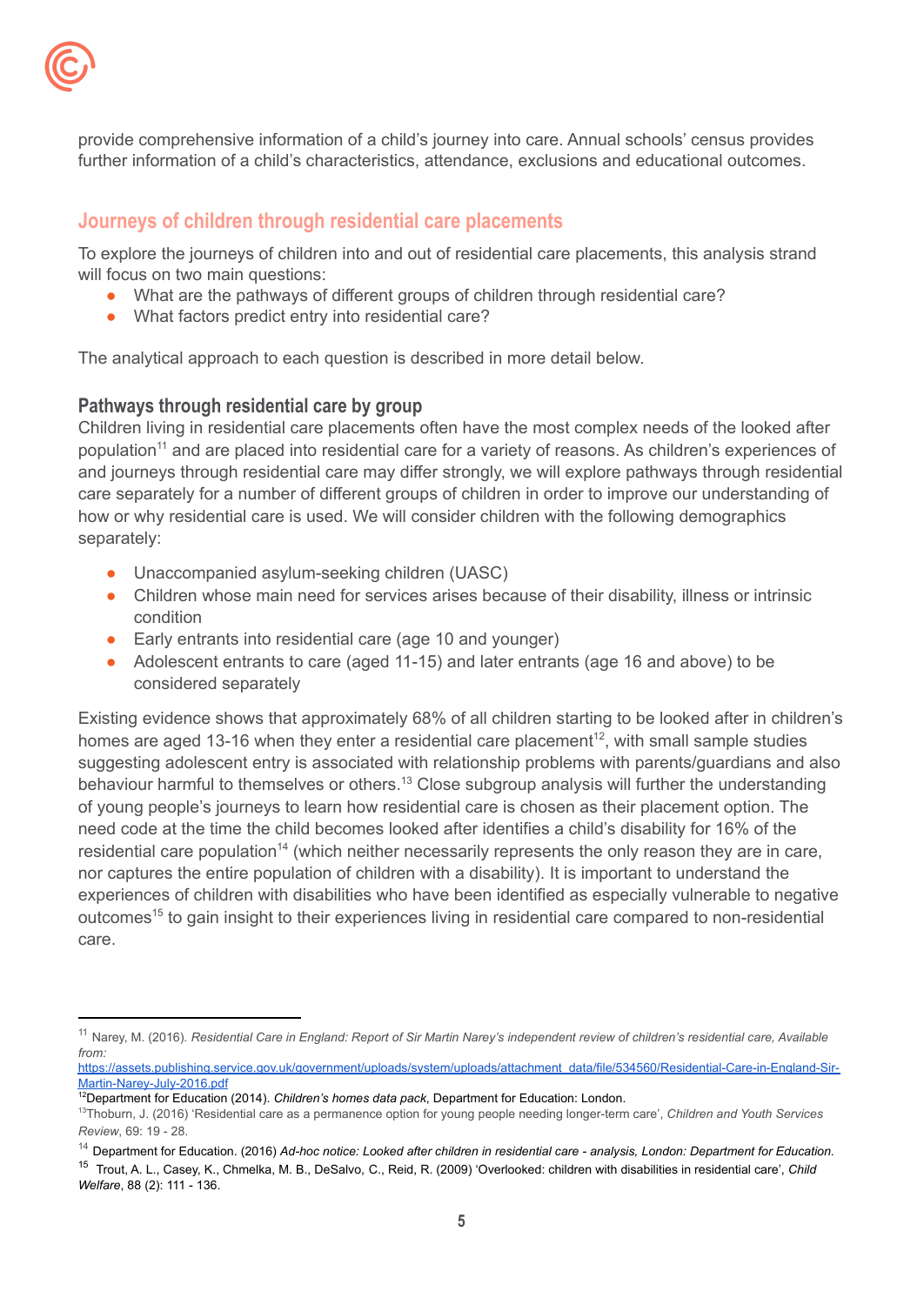

Further, 81% of all children living in residential care have identified special educational needs<sup>16</sup> (disproportionate to the 54% of all looked after children<sup>17</sup> and 15.5% of all pupils in England<sup>18</sup>) whose needs may differ from other children living in residential care. The number of UASC in care has been increasing since 2004.<sup>19</sup> More recent figures show that these numbers have risen 130% since 2013 to 4,480 in 2019.<sup>20</sup> Although research has explored the experiences of this group in care, much of the work has been qualitative and not specific to residential care. Furthermore, UASC children are widely considered to be a particularly vulnerable group facing multiple challenges; many have experienced war, trauma, persecution and abuse, and then face the subsequent difficulties of entering a new country without the support or care of a parent or other family member.<sup>2122</sup> Therefore, UASC's journeys into residential care may vastly differ from other children's, and we will look at this group separately to reflect this complexity.

If further analysis reveals that looking at additional groups will be of merit, we will include these groups in the analysis and explain our motivation for including them in the analysis in the final report.

#### <span id="page-5-0"></span>**Outcome measures**

To describe children's journeys through residential care, we will analyse the following outcome measures separately by group:

- Number, length and types of placements before first residential care placement
- Number, length and types of placements after first residential care placement, including the last placement the child has ever been in care
- Overall time spent in care
- Average age at entry into care and at entry into residential care
- Reason child became looked after (based on category of need)
- Number and length of previous children in need (CIN) and child protection (CP) plans, if consistently available<sup>23</sup>
- Primary need code and category of abuse during last episode of need $^{24}$
- School attendance (unauthorised absences as a proportion of total possible sessions) before entering residential care
- School exclusions (ever permanently excluded and number of days missed on fixed term exclusions) before entering residential care

<sup>19</sup> Department for Education (2020) 'Children looked after in England including adoptions - Reporting Year 2020', GOV.UK, available online *at <https://explore-education-statistics.service.gov.uk/find-statistics/children-looked-after-in-england-including-adoptions/2020>*

<sup>&</sup>lt;sup>16</sup> Department for Education. (2016) Ad-hoc notice: Looked after children in residential care - analysis, London: Department for Education. Available from:

[https://assets.publishing.service.gov.uk/government/uploads/system/uploads/attachment\\_data/file/534263/Looked\\_after\\_children\\_in\\_reside](https://assets.publishing.service.gov.uk/government/uploads/system/uploads/attachment_data/file/534263/Looked_after_children_in_residential_care_analysis.pdf) [ntial\\_care\\_analysis.pdf](https://assets.publishing.service.gov.uk/government/uploads/system/uploads/attachment_data/file/534263/Looked_after_children_in_residential_care_analysis.pdf)

<sup>17</sup> ibid

<sup>18</sup> Department for Education. (2021). *Special educational needs and disability*. Available at:

[https://assets.publishing.service.gov.uk/government/uploads/system/uploads/attachment\\_data/file/985162/Special\\_educational\\_needs\\_Publ](https://assets.publishing.service.gov.uk/government/uploads/system/uploads/attachment_data/file/985162/Special_educational_needs_Publication_May21_final.pdf) [ication\\_May21\\_final.pdf](https://assets.publishing.service.gov.uk/government/uploads/system/uploads/attachment_data/file/985162/Special_educational_needs_Publication_May21_final.pdf)

<sup>20</sup> Ott, E., & O'Higgins, A. (2019). Conceptualising educational provision for unaccompanied asylum-seeking children in England. *Oxford Review of Education, 45*(4), 225-572. <https://doi.org/10.1080/03054985.2019.1607274>

<sup>21</sup> Stein, M. (2004) *What Works For Young People Leaving Care?* Ilford: Barnardo's.

<sup>&</sup>lt;sup>22</sup> Barrie, L., & Mendes, P. (2021). The experiences of unaccompanied asylum-seeking children in and leaving the out-of-home care system in the UK and Australia: A critical review of the literature. *International Social Work, 54*(4), 485-503. <https://doi.org/10.1177%2F0020872810389318>

<sup>&</sup>lt;sup>23</sup> Data on CIN plans is consistently available since 2009/10, while data on child protection plans is only consistently available since 2012/13. Hence, we are limited to looking at the number and length of CIN and CP plans that were in place for children of our cohort of interest since age 8 and age 11, respectively.

<sup>&</sup>lt;sup>24</sup> As above, primary need codes are only available for any child in need episodes since our cohort of interest turned 8, while the latest category of abuse is available since 2012/13 thus since age 11.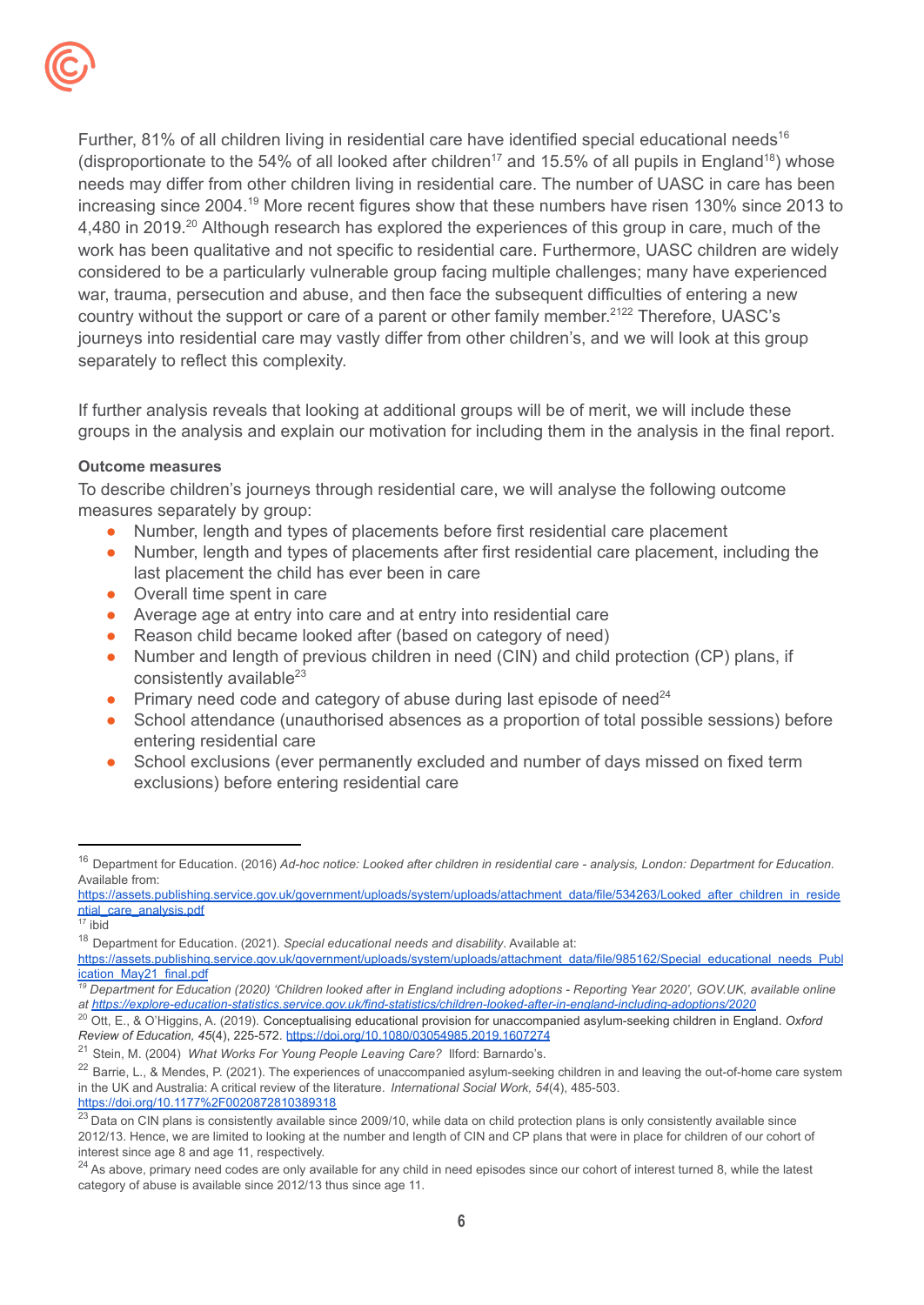

We will also provide descriptive statistics on wider outcomes of children and young people who have ever been in residential care where appropriate, namely:

- School attendance (unauthorised absences as a proportion of total possible sessions) during key stage 4
- School exclusions (ever permanently excluded and number of days missed on fixed term exclusions) before entering residential care and during key stage 4
- Attainment at key stage 4 (as measured through KS4 Attainment 8 and Progress 8 scores)
- SDQ score at age 16 (if available)
- Whether the young person was in education, employment or training on or around their 17th and 18th birthday
- Type and suitability of accommodation on the young person's 17th birthday
- Whether the young person was ever convicted
- Whether the young person was ever identified as having a substance misuse problem
- Whether the young person is a mother
- Number of missing episodes overall and during residential care placements

#### <span id="page-6-0"></span>**Analytical strategy**

For each of these outcome measures and each group of children living in residential care, we will provide descriptive statistics consisting of counts and averages. We will also provide descriptive statistics of the demographics of each group, including average age, gender, ethnicity and special education need, where appropriate.

Where the analysis identifies typical journeys through residential care for each group of children, we will provide a visualisation of journeys into and out of residential care to illustrate the findings.

| <b>Population</b>          | All children that turned 18 between April 2019-March 2020 who<br>have ever lived in residential care                                                                        |
|----------------------------|-----------------------------------------------------------------------------------------------------------------------------------------------------------------------------|
| <b>Outcome Measures</b>    | Number and types of placements before and after first<br>residential care placement, average age at entry into care and at<br>entry into residential care, category of need |
| <b>Analytical strategy</b> | Descriptive statistics by group, visualisation                                                                                                                              |

## <span id="page-6-1"></span>**What factors predict entry into residential care placements**

This strand of analysis will look at the association between children's characteristics and their likelihood of experiencing a residential care placement.

#### <span id="page-6-2"></span>**Outcome measures**

The outcome of interest to answer this research question will be whether a child has had a residential care placement.

#### <span id="page-6-3"></span>**Analytical strategy**

We will run two regressions to establish correlations between children's characteristics and their likelihood of being placed in residential care.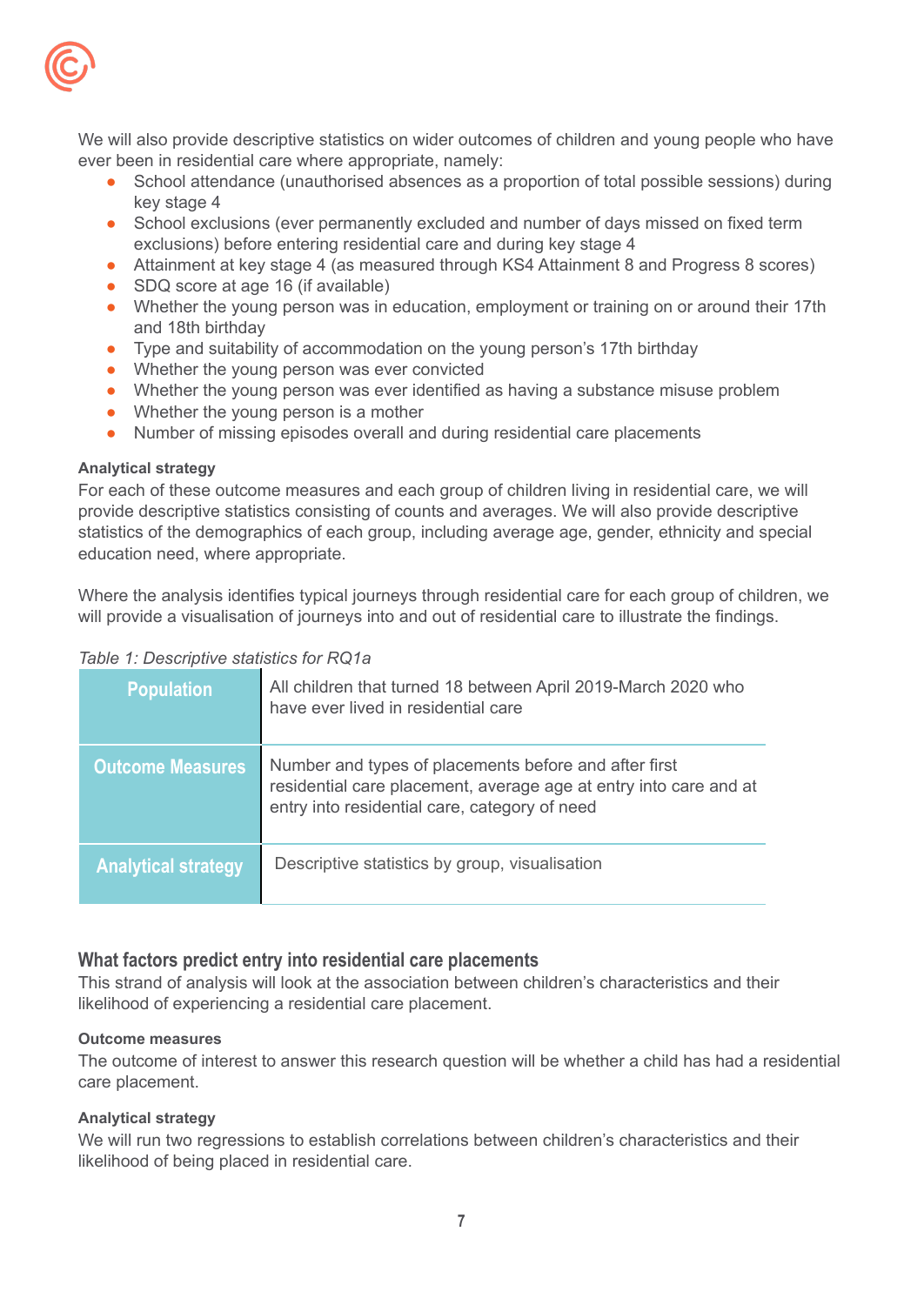

The first regression will analyse whether information available at the point where a child enters care is associated with a later residential care placement. The regression will be run at the child level considering any child whose first period of care<sup>25</sup> ended in the year 2019/20. We will estimate the strength of the correlations between the characteristics and the likelihood of residential care placement through the following regression framework:

$$
Y_{i} = \beta_{0} + \sum_{m=1}^{M} \beta_{m} X_{i} + \gamma L A_{s} + \epsilon_{i}
$$

Where:

- $\bullet$   $Y_i$  is a binary indicator of whether child i had a residential care placement during their first period of care
- $\bullet$   $\beta_0$  is a regression constant
- $\bullet$   $X_i$  is a vector of M child-level characteristics and previous experiences of children's services known at entry into care (see "individual-level variables" below)
- $\bullet$  LA<sub>s</sub> are local authority level fixed effects for the local authority s child i is in
- $\bullet$   $\epsilon$  is an error term, denoting robust standard errors

The individual-level variables included in the regression will be:

- Gender
- **•** Ethnicity
- Special educational needs and disabilities (SEND) categories
- Ever eligible for free school meals prior to entering care
- IDACI score
- Age at entry into care
- Child's category of need at start of care period
- Is child an Unaccompanied Asylum Seeking Child (UASC)
- Indicator for children whose main need for services arises because of their disability, illness or intrinsic condition
- Number of previous child protection (CP) plans<sup>26</sup>
- Number of previous child in need (CIN) plans
- Length of last child protection plan prior to coming into care
- School attendance at key stage 2 (KS2) (unauthorised absences as a proportion of total possible sessions) in the last term before entering care
- School exclusions at KS2 (ever permanently excluded and number of days missed on a fixed term exclusion) in the last term before entering care

In a secondary analysis, we will include interaction terms for gender and ethnicity and gender and age at entry into care, to explore potential intersectional differences in entry to residential care rates.

```
https://assets.publishing.service.gov.uk/government/uploads/system/uploads/attachment_data/file/974676/Child
ren_looked-after_by_local_authorities_in_England_2020_to_2021.pdf
```
 $25$  Please note that throughout the protocol, we refer to a period of care as "a period during which a child is continuously looked-after by a local authority" in accordance with the DfE's guide to submitting data. A period of care consists of one or more episodes of care, and can involve one or more placements and one or more legal statuses. More information can be found under:

<sup>&</sup>lt;sup>26</sup> Data on CIN plans is consistently available since 2009/10, while data on child protection plans is only consistently available since 2012/13. Hence, we are limited to looking at the number and length of CIN and CP plans that were in place for children of our cohort of interest since age 8 and age 11, respectively.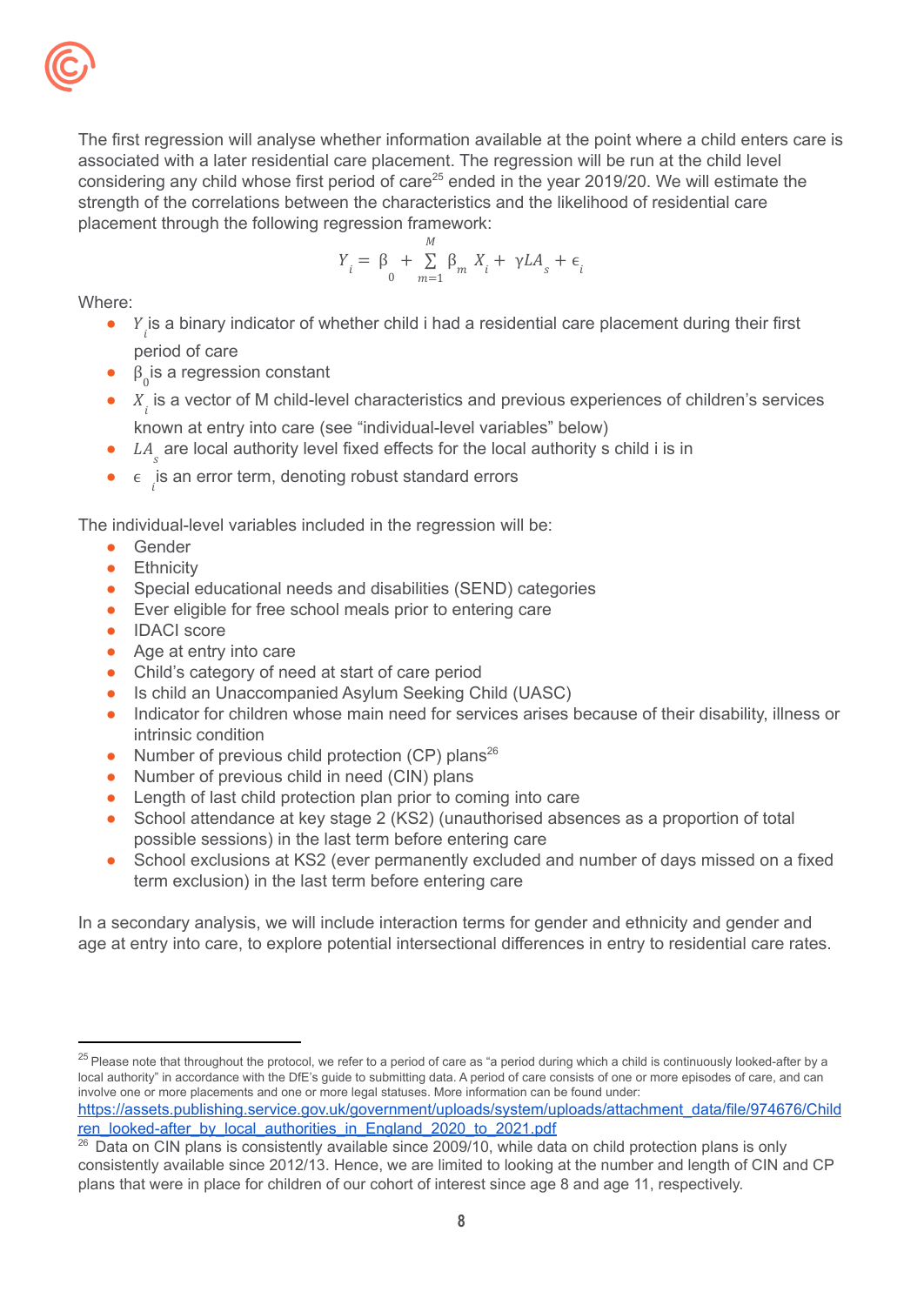## *Table 2: Regression analysis for RQ1b*

| <b>Population</b>          | All children that turned 18 between April 2019-March 2020 who<br>have ever been in care                                        |
|----------------------------|--------------------------------------------------------------------------------------------------------------------------------|
| <b>Outcome Measures</b>    | Binary indicator of whether a child was in a residential care<br>placement at any time during their first period of care (0-1) |
| <b>Analytical strategy</b> | Regression analysis                                                                                                            |

In a second step, we will analyse whether information on the first placement can predict entry into residential care at a later point for children whose first placement was not in residential care. To increase comparability we will match children who had a residential care placement during their first period of care with children who did not go into residential care during their first period of care. We will use coarsened exact matching<sup>27</sup> (CEM) based on characteristics shown to significantly correlate with entry to residential care from the first regression. Once the matching is complete, we will run the following regression:

$$
Y_{i} = \beta_{0} + \sum_{l=1}^{L} \beta_{L} Z_{i} + \gamma L A_{s} + \epsilon_{i}
$$

Where:

- $\bullet$   $Y_i$  is a binary indicator of whether child i had a residential care placement during their first period of care
- $\bullet$   $Z_i$  is a vector of L child-level variables containing information about the first episode of care (see "first episode of care characteristics" below)
- $\bullet$  LA<sub>s</sub> are local authority level fixed effects for the local authority s child i is in
- $\bullet$   $\epsilon$ <sub>i</sub> is an error term, denoting robust standard errors

We will include the following child-level variables pertaining to a child's first episode of care under  $Z_{\vec{i}}$ :

- Length of first placement episode<sup>28</sup> (in days)
- Type of first placement (e.g. in a residential care home, foster placement)
- Legal status of first placement
- Whether the first placement was in or outside of the local authority (0=inside LA boundary, 1=outside LA boundary)
- Distance from home during first placement
- Reason for placement change
- Reason episode ceased

<sup>&</sup>lt;sup>27</sup> CEM balances treatment and control groups by grouping observations with similar characteristics (where the level of similarity is pre-determined by the researcher) into strata, to identify a treatment effect by comparing outcomes of treated and control groups within strata. More information can be found here: <https://cran.r-project.org/web/packages/cem/vignettes/cem.pdf>

An episode of care forms part of a period of care that consists of one or more episodes of care. A new episode of care is started when a child becomes looked-after, when there is a change of legal status, when there is a change of placement, or when the placement provider changes, although we will not count changes in legal status as a change of placement. More information can be found under:

https://assets.publishing.service.gov.uk/government/uploads/system/uploads/attachment\_data/file/974676/Child ren\_looked-after\_by\_local\_authorities\_in\_England\_2020\_to\_2021.pdf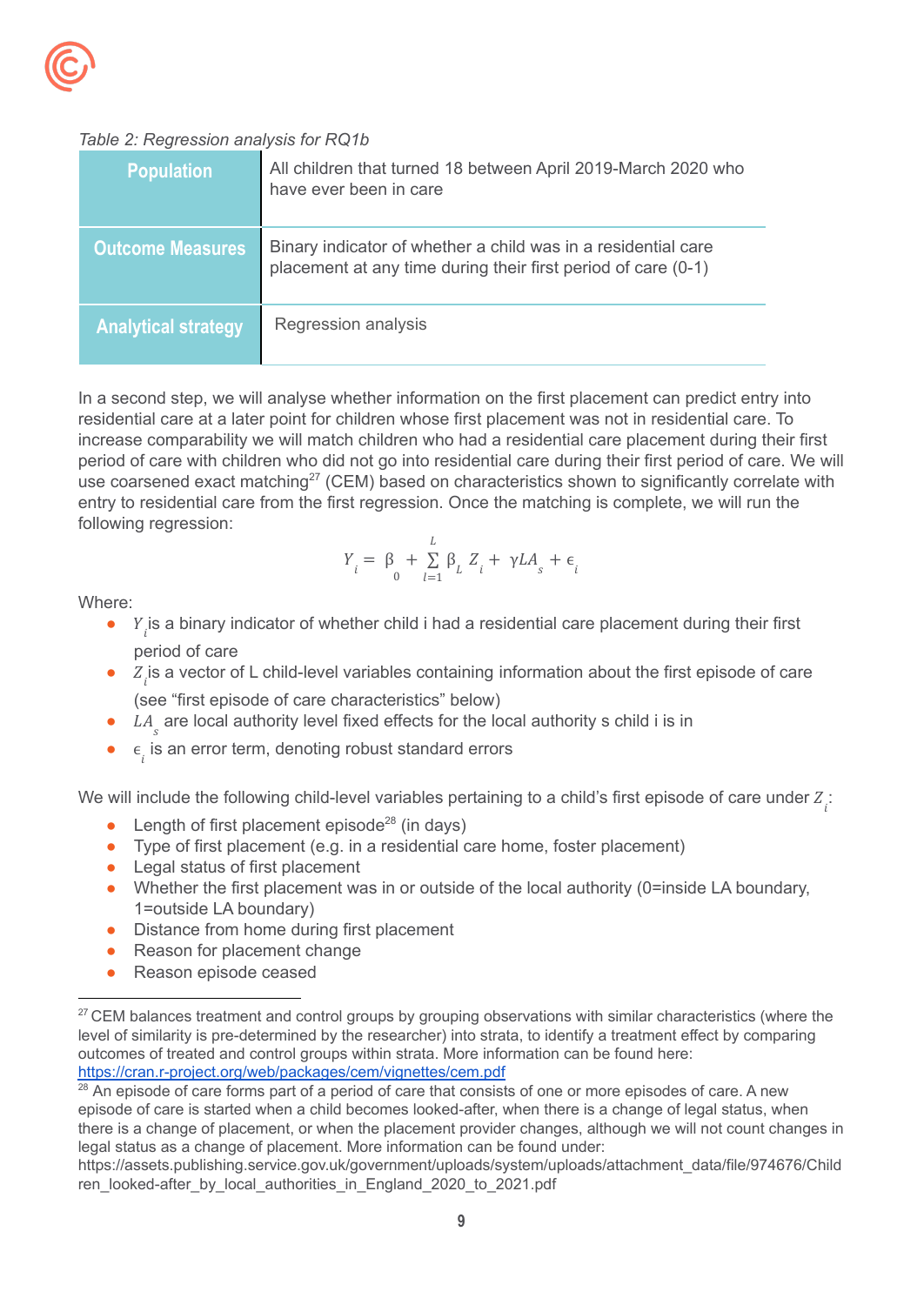

Number of missing episodes during first placement

## *Table 3: Regression analysis for RQ1c*

| <b>Population</b>          | All children who turned 18 between April 2019-March 2020 who<br>have ever been in care and who had at least two episodes of<br>care, excluding children whose first episode of care was in<br>residential care. |
|----------------------------|-----------------------------------------------------------------------------------------------------------------------------------------------------------------------------------------------------------------|
| <b>Outcome Measures</b>    | Binary indicator of whether a child was in a residential care<br>placement at any time during their first period of care (0-1)                                                                                  |
| <b>Analytical strategy</b> | Matched regression analysis<br>Coarsened exact matching (CEM) of children in care based on<br>pre-care characteristics                                                                                          |

## <span id="page-9-0"></span>**Do the characteristics of children in residential care placements vary by the type of residential care placement?**

The children's homes that children living in residential care are placed in can differ across many characteristics, including public, private or voluntary provision or the size of the home. To compare residential care placements, we will merge the individual-level data on children looked after with publicly available data from Ofsted on the providers of children's social care.<sup>29</sup>

We will analyse whether different types of residential care placements are correlated with children's demographics to see whether certain groups of children are disproportionately placed into specific types of residential care homes.

#### <span id="page-9-1"></span>**Outcome measures**

Our outcome measures will be publicly available information on the characteristics of residential care placements. This will include:

- Overall Ofsted rating of the home
- Size of the home(number of places available)
- Type of home (public, private and voluntary provision)
- Child placed inside/outside the local authority boundary
- Distance placed from home (in miles)

## <span id="page-9-2"></span>**Analytical strategy**

To analyse whether types of residential care placements correlate with children's characteristics, we will look at all children who started a residential care placement in 2019/20, running the following analysis:

$$
Y_{i} = \beta_{0} + \sum_{m=1}^{M} \beta_{m} X_{i} + \gamma L A_{s} + \epsilon_{i}
$$

<sup>29</sup> https://www.gov.uk/government/statistics/childrens-social-care-data-in-england-2021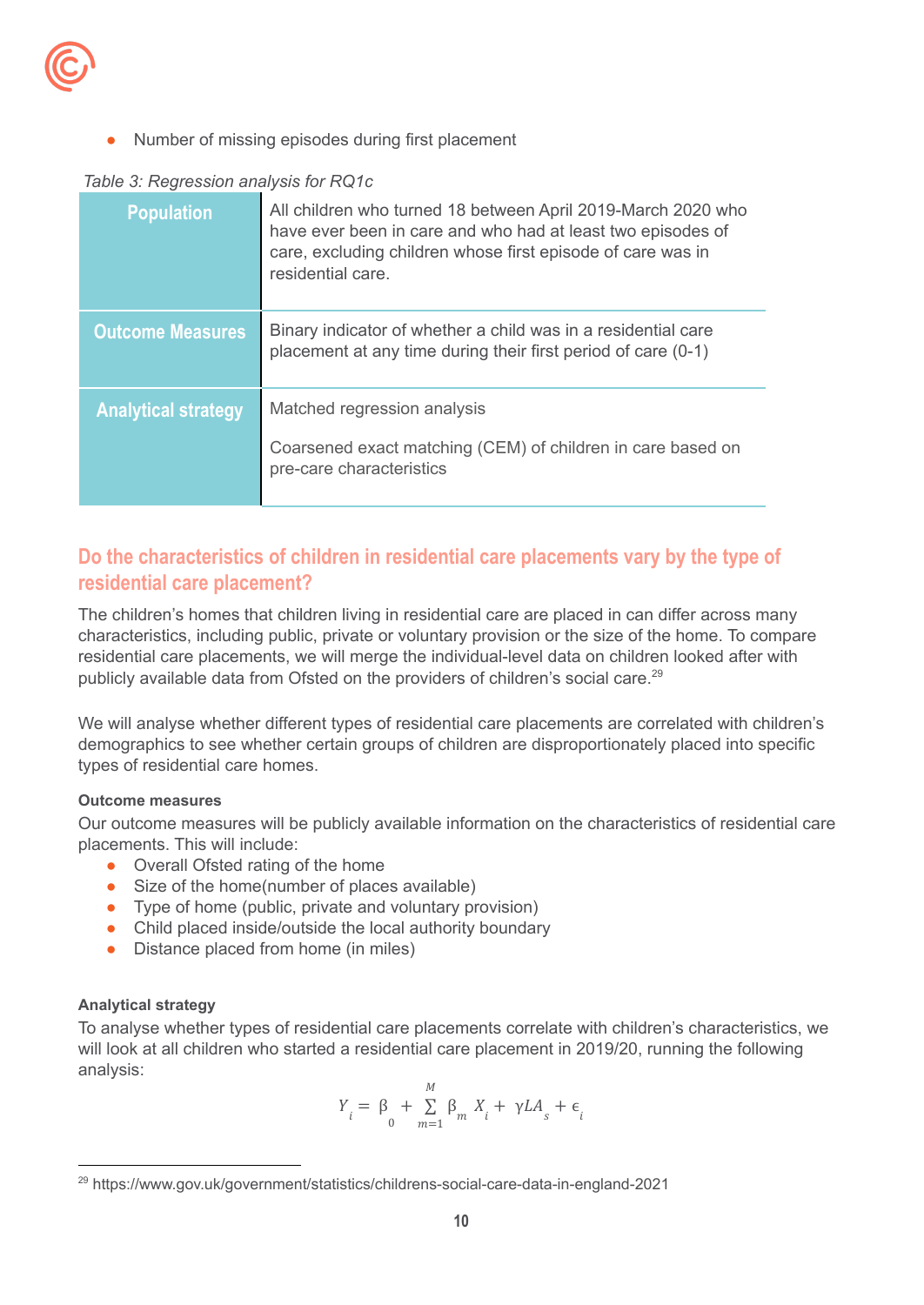

## Where:

- $\bullet$   $Y_i$  is the outcome measure discussed above
- $\bullet$   $\beta_0$  is a regression constant
- $\bullet$   $X_i$  is a vector of M child-level characteristics known at entry into care (see "individual-level variables" below)
- $\bullet$  LA<sub>s</sub> are local authority level fixed effects for the local authority s child i is in
- $\bullet$   $\epsilon$  is an error term, denoting robust standard errors

The following individual-level variables will be included under  $X_i$ :

- gender
- **•** ethnicity
- Special educational needs and disabilities (SEND) categories
- Free school meal eligibility
- IDACI score
- Age at entry into care
- Child's category of need at start of care period
- Indicator for each of the groups analysed under research question 1
- Number of previous placements
- Number of previous residential care placements
- Length of time in care at entry into residential care
- SDQ scores before entering residential care
- Child convicted prior to entering residential care
- Child identified as having a substance misuse problem
- Indicator if looked after girl is a mother prior to the residential care placement in question

#### *Table 4: Regression analysis for RQ2*

| <b>Population</b>          | Any child who started a residential care placement in 2019/20.<br>Only the first placement in that year is considered for each child.                            |
|----------------------------|------------------------------------------------------------------------------------------------------------------------------------------------------------------|
| <b>Outcome Measures</b>    | Ofsted rating of the home, Size of the home (number of places<br>available), In/out of LA placement (binary indicator 0-1),<br>Distance placed from home (in km) |
| <b>Analytical strategy</b> | Regression analysis                                                                                                                                              |

## <span id="page-10-0"></span>**Exploratory analysis**

Another area of potential interest for the analysis is the correlation between home characteristics and children's placement outcomes. In the exploratory analysis, we will investigate whether certain characteristics of the residential care home children are placed in correlate with children's care outcomes during the residential care placement, identified as a knowledge gap in Hart, La Valle &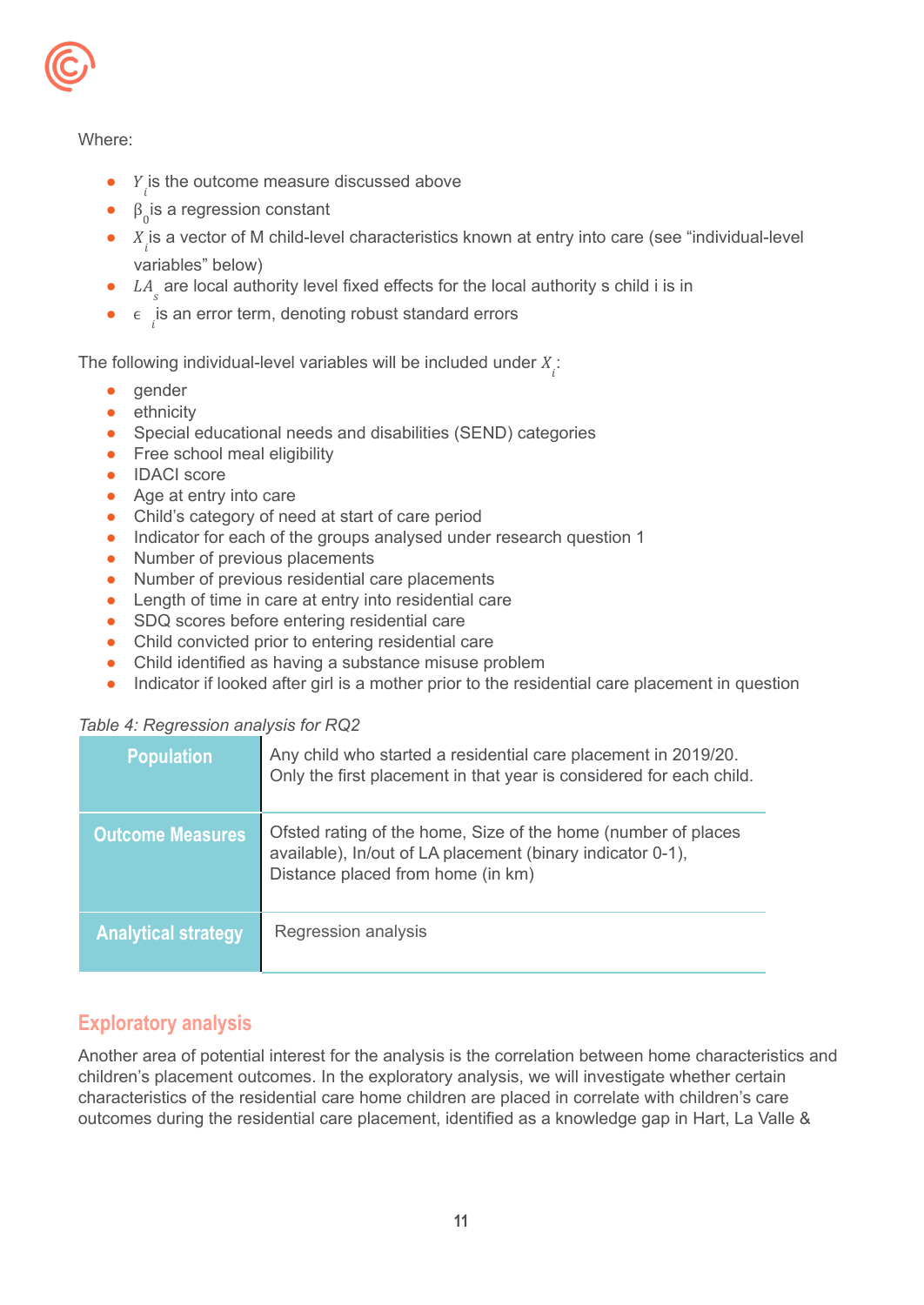

Holmes (2015).<sup>30</sup> This analysis will look at children's placement outcomes and to what extent they correlate with characteristics of the residential care placement when controlling for individual-level characteristics. This analysis will not provide any causal estimates of the relationship between home characteristics and placement outcomes, as potential uncontrolled characteristics mean that we cannot fully distinguish between the effect of being in a home and the reason for entering the particular home.

#### <span id="page-11-0"></span>**Outcome measures**

We will analyse whether characteristics of the home in which a child lives are correlated with the child's corresponding placement outcomes, using outcome variables that are measured directly in relation to the residential care placement:

- Length of time (in months) spent in the placement
- Number of episodes that a child went missing during the placement relative to the time (in months) spent in the placement
- Reason placement ends (two binary indicators indicating whether a child left residential care to return home, or whether a child left residential care to be permanently cared for under an SGO, CAO or adoption order)

The characteristics of the residential care home that will be included in the regression as independent variables are limited by data availability and were selected as they may play important roles in affecting placement outcomes. They will include:

- Overall Ofsted rating of the home
- Size of the home (number of places available)
- Type of home (public, private and voluntary provision)
- Child placed inside/outside the local authority boundary
- Distance placed from home (in miles)

#### <span id="page-11-1"></span>**Analytical strategy**

For the sample of all children who left a residential care placement in 2019/20, we will run the following analysis:

$$
Y_{ih} = \beta_{0h} + \sum_{m=1}^{5} \beta_m HC_h + \sum_{p=1}^{P} \lambda_{ph} X_{ih} + \epsilon_{ij}
$$

Where:

- $Y_{ih}$  is one of the outcome measures, an element of  $C_{ih}$ , discussed above.
- $HC<sub>h</sub>$  is a vector of 5 residential home characteristics in which the child was living during their placement.
- $\bullet$   $X_{ij}$  is a vector of M child-level characteristics known at entry into care (see "individual-level variables" above), including the number of previous placements, number of previous residential care placements, number of missing episodes prior to the placement and length of time in care at entry. This mitigates bias in placement outcomes which are caused by the child's care history or permanent characteristics.
- $\epsilon_{ih}$  is an error term, denoting robust standard errors

<sup>&</sup>lt;sup>30</sup> Hart, D., La Valle, I., & Holmes, L. (2015) The place of residential care in the English child welfare system, Department for Education: London.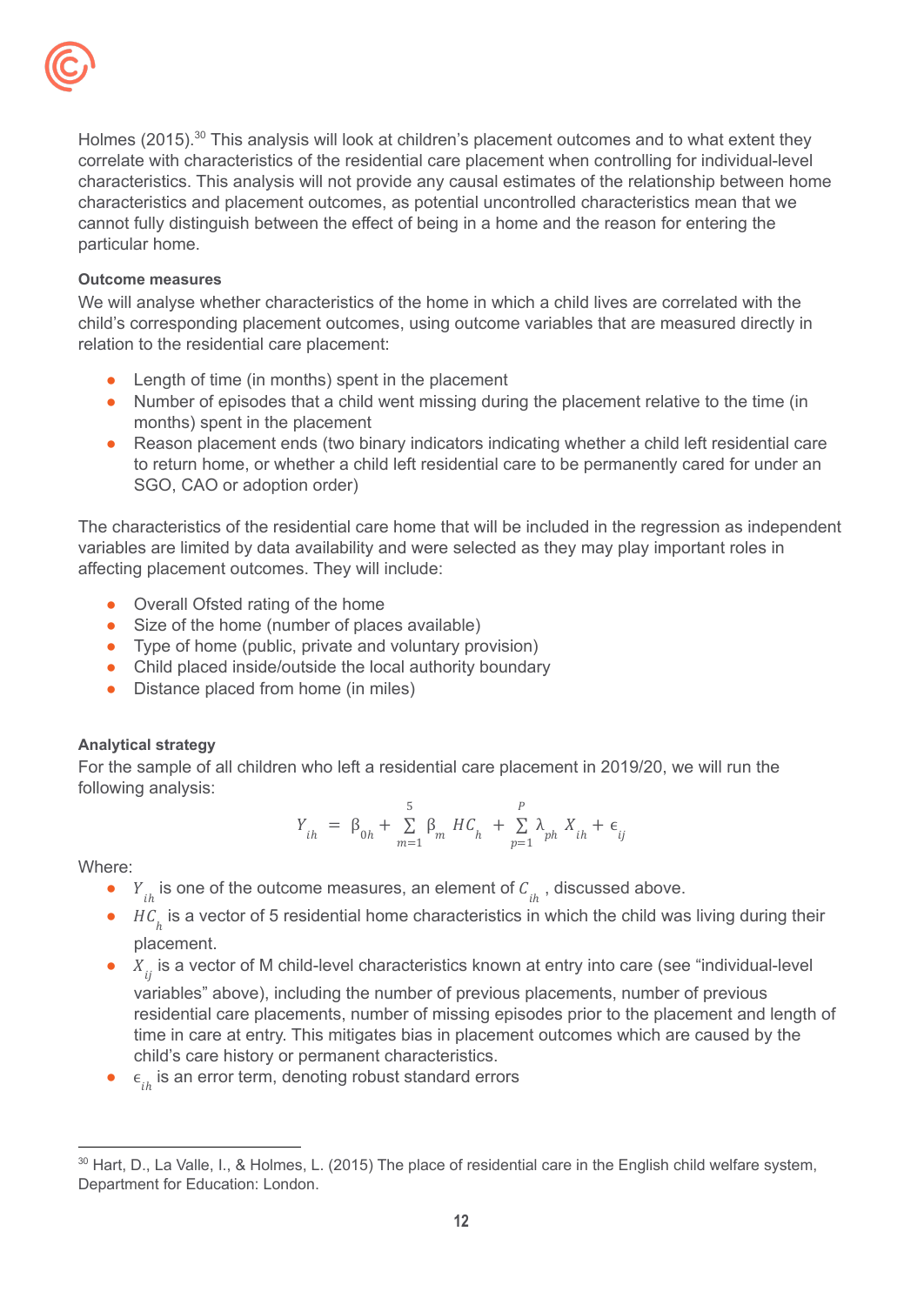

Children who are unaccompanied asylum seekers will be excluded from this analysis, as the arrival of unaccompanied asylum seeking children and the local support varies strongly by local authorities<sup>31</sup>, which will likely lead to differences in outcomes compared to other groups of children living in residential care.

*Table 5: Regression analysis for the exploratory analysis*

| <b>Population</b>          | Any child who has left a residential care placement in 2019/20,<br>excluding unaccompanied asylum seeking children. <sup>32</sup> |
|----------------------------|-----------------------------------------------------------------------------------------------------------------------------------|
| <b>Outcome Measures</b>    | Duration of placement (in days), number of missing episodes<br>during the placement, the reason a placement ends.                 |
| <b>Analytical strategy</b> | Multilevel analysis using random intercepts and coefficients.<br>Regression analysis.                                             |

# **Ethics & Participation**

<span id="page-12-0"></span>We believe the research will have important public benefits by providing a national overview of the predictors, characteristics, and outcomes associated with residential care placements, which is informative for policy decision-making. We believe the risk of harm from this project is very low. The data used is administrative data which is collected / created in the course of day to day children's social work, and no further collection of data is required. The analysis does not involve innovative technology, denial of service, large-scale profiling, biometric data, genetic data, data matching, invisible processing, tracking or targeting of individuals for marketing purposes. The outputs will be presented as summary statistics and will be checked for statistical disclosure.

The low risk of harm mostly comes from the possibility of harm if the individual were identified (very unlikely) following a data breach (also very unlikely). We mitigate the risk of a data breach by using the ONS' secure research service (SRS). Data will be stored on the ONS' systems. Access to the data will be limited to the project team at WWCSC; all researchers have undergone rigorous data protection training. It is very unlikely that the data requested will enable re-identification because we only ask for the data necessary to undertake the analysis and this contains no "instant identifiers" (e.g. name, address etc) or "meaningful identifiers" (which would allow matching to other datasets with more information).

This project has received approval from the What Works for Children's Social Care Research Ethics Committee.

<sup>&</sup>lt;sup>31</sup> The Association of Directors of Children's Services Ltd (2016) ADCS Safeguarding Pressures Phase 5: Special Thematic Report on UASC. [Research Report]. Accessed from: [http://adcs.org.uk/assets/documentation/ADCS\\_UASC\\_Report\\_Final\\_FOR\\_PUBLICATION.pdf](http://adcs.org.uk/assets/documentation/ADCS_UASC_Report_Final_FOR_PUBLICATION.pdf)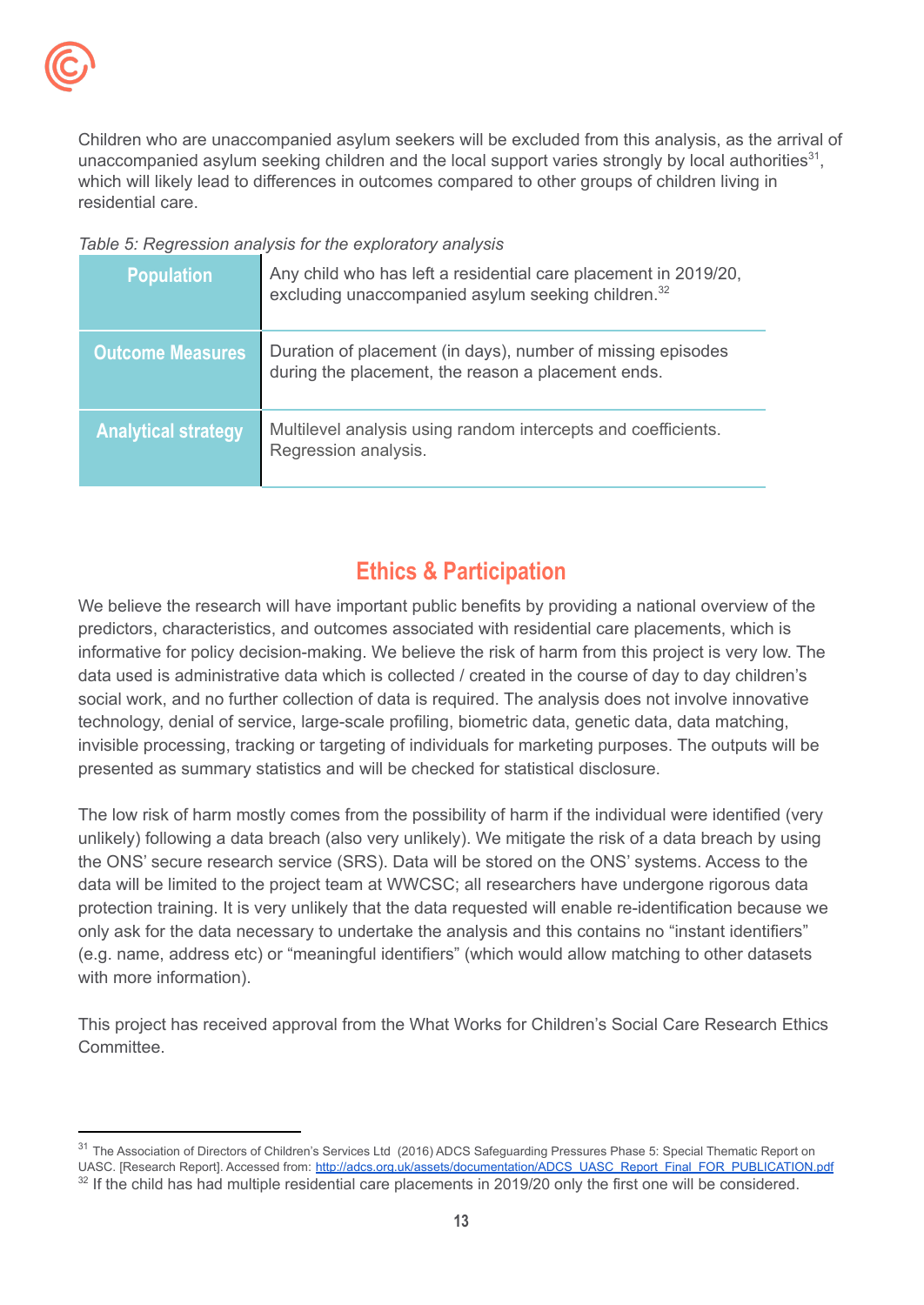

# **Registration**

The study will be pre-registered on OSF (Open Science Framework, https://osf.io/) run by the Centre for Open Science [\(https://cos.io/\)](https://cos.io/).

# **Data protection**

## <span id="page-13-0"></span>1. **Purpose for processing**

The purpose for processing personal data is to improve the current understanding of residential care by providing more quantitative evidence regarding the characteristics, journeys and outcomes associated with residential care placements for children who experience them ("Purpose 1").

Another purpose ("Purpose 2") will be to share the findings with the relevant stakeholders so that the results can contribute towards the Independent Review of Children's Social Care and inform future policy decisions in this sector.

Through the processing of data the research is designed to be part of an evidence base to be used for the improvement of children's lives and for the ability to make informed decisions on how children living in residential care should be treated in the future.

Data captured and subsequent findings, within legislative boundaries, will be archived in a manner which will aid secondary analysis of the data to inform further research conducted for the benefit of society and, in particular, societal practices in the children's social care sector ("Purpose 3").

## 2. **Relationships of parties**

The Independent Review of Children's Social Care in England based in the UK Department for Education ("DfE") is funding the research outlined in this Trial Protocol. WWCSC is working with the DfE on the design and delivery of the research project on behalf of the DfE.

## **For the alleviation of doubt:**

The DfE shall be the data controller for the duration of the evaluation. WWCSC is acting as a Data Processor on behalf of DfE who are acting as the Data Controller for data processed directly or indirectly for the research activities outlined in this Trial Protocol.

## 3. **Categories of Data Subject(s) and Personal Data**

## **Category of Data subject Number per Category**

 $\boxtimes$  Children (aged under 13) = Approx. 25,000 data subjects  $\boxtimes$  Children (aged 13 and over) = Approx. 25,000 data subjects

| <b>Data Categories</b>    | <b>GDPR Special Categories</b>            |
|---------------------------|-------------------------------------------|
| $\boxtimes$ Date of birth | $\boxtimes$ Medical or health information |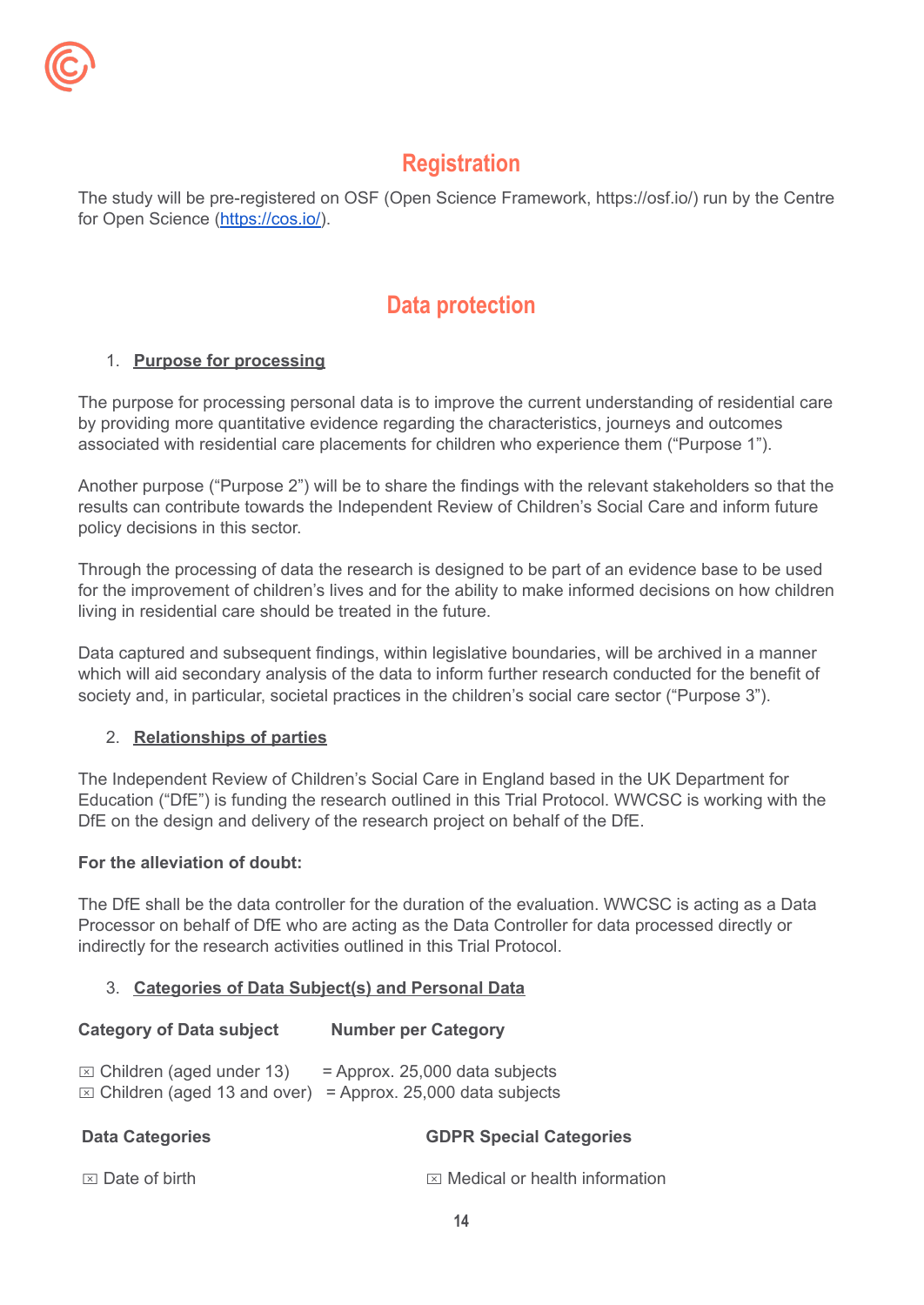

- $<sub>π</sub>$  Emotional Difficulties</sub>
- $\boxtimes$  Behavioral Difficulties
- ⌧ Substance misuse issues
- ⌧ English Additional Language
- $⊠$  **CIN, CPP or CLA Status**
- ⌧ Borough Council
- ⌧ Pseudonymised Data

## **Sensitive Category Data**

- $\overline{X}$  Criminal record or offence information
- ☐ Proceedings for any offence committed
- or alleged
- $\Box$  Bank, payment card or tax information

## **School Information**

- ☐ Name of School
- **EXI** Attendance
- □ Punctuality
- ⌧ Eligibility for Free School Meal
- ⌧ Academic Achievement
- ⌧ Other Please specify/add:
- $\boxtimes$  exclusions,
- ⌧ Not in Employment, Education or Training (NEET) status

## 4. **Method of collection and transfer**

- $\boxtimes$  Racial or ethnic origin
- □ Sexual orientation
- ☐ Sex life
- ☐ Biometric Data (e.g., fingerprints, facial
- recognition)
- ☐ Genetic Data
- ☐ Religion / Beliefs
- □ Political opinion
- □ Trade Union Membership

## **Equality Act - Protected Characteristics**

- $<sub>x</sub>$  Sex</sub>
- **⊠** Age
- $\boxtimes$  Disability
- ⌧ Special Educational Needs
- $\Box$  Instances of harm
- ☐ Sex life
- □ Gender reassignment
- $\boxtimes$  Pregnancy and maternity

The underlying data used to conduct this analysis consists of data held by DfE. The DfE will not share any data to be analysed directly with WWCSC.

The data required for the analysis will be added to the Office for National Statistics Secure Research Service (ONS SRS) database. The SRS is managed by the ONS following their 'Five Safes' methodology [\(https://blog.ons.gov.uk/2017/01/27/the-five-safes-data-privacy-at-ons/](https://blog.ons.gov.uk/2017/01/27/the-five-safes-data-privacy-at-ons/)).

The 'five safes' methodology maintains the anonymity of the data subjects within the cohort being analysed. Only ONS accredited researchers are allowed to access the data and access is restricted to specific locations and parameters guarding against removal of data from the SRS.

## 5. **Type(s) of dataset**

## **Administrative Data**

- ☐ Baseline
- ☐ Interim

 $\boxtimes$  Longitudinal (anonymised data uploaded to the SRS by the DfE)

☐ Endline

## 6. **Data Sharing requirements**

The DfE and WWCSC are the data controllers. WWCSC decided to process the data and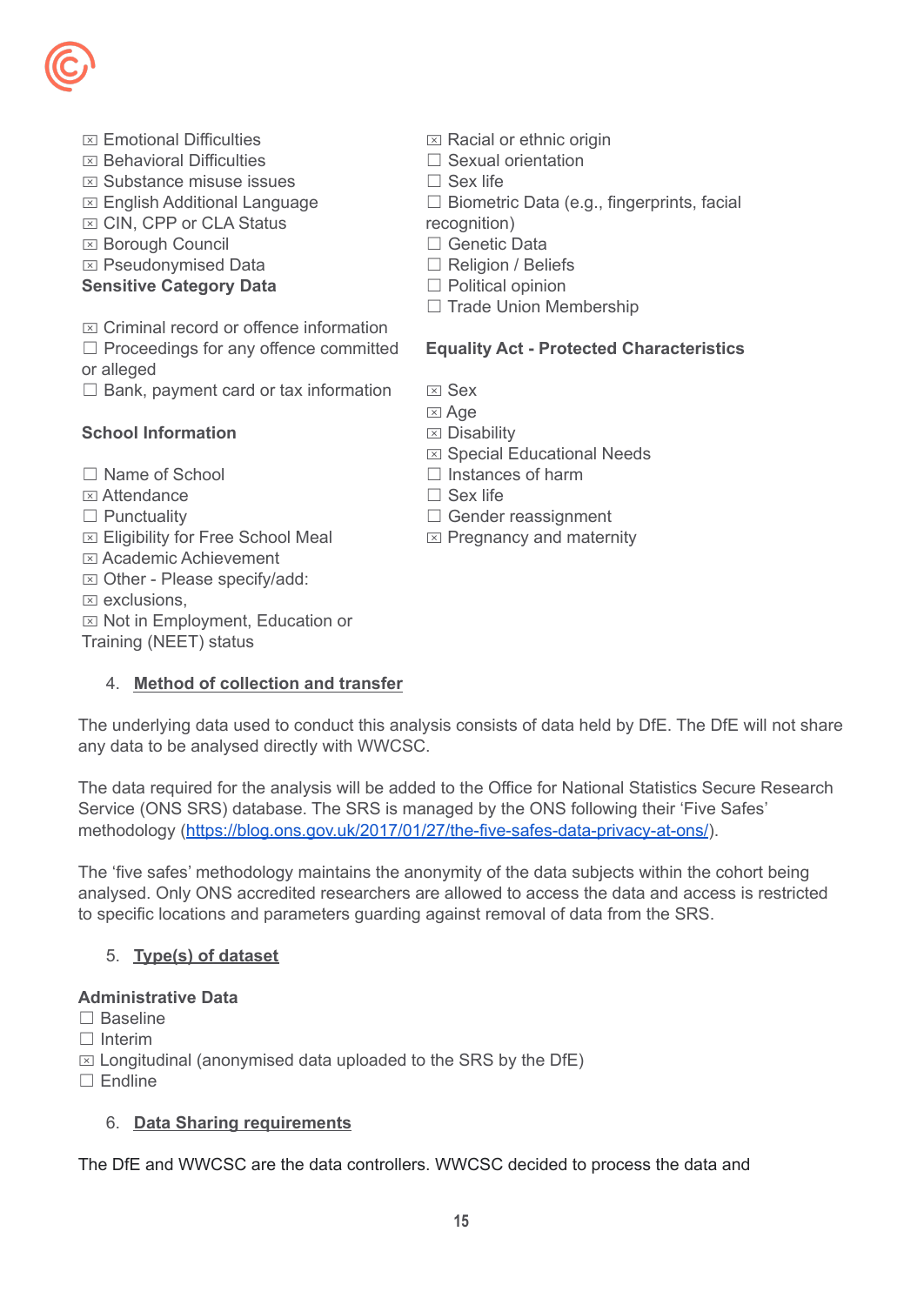

decided the purpose of the processing, what data should be collected and which individuals to collect data about. The data is collected by the DfE.

#### 7. **List of processing activities**

The following is a list of all processing activities involving personal data for the research to be conducted:

- Personal Data to be uploaded in an anonymised format to the SRS.
- To develop an understanding of the experiences of young people living in residential homes.
- To predict values which are missing for other observations.
- To create profiles of children living in residential care for cluster analysis which explores differences in residential care placements by cluster.
- To analyse outcomes at different stages of the data subjects' lives to establish if there is a link.
- To establish if there is a link between an individual's outcomes based and characteristics of residential care homes including Ofsted rating, size of care home, locale of care home and distance from child's home.
- To augment the research through the use of special category personal data, namely ethnicity and health (disability status) within the research conducted.
- To identify administrative data to be shared with WWCSC for the purposes of the evaluation.
- To archive data collected within a central national database held by the Office for National **Statistics**

#### 8. **Data Protection Lawful basis for processing**

#### **GDPR Article 6.1**

## **GDPR Article 9.2**

- □ (a) Consent
- ☐ (b) Contract
- $\Box$  (c) Legal obligation
- $\Box$  (d) Vital interests
- $\overline{X}$  (e) Public task
- $\Box$  (f) Legitimate interests
- □ (a) Explicit Consent
- $\Box$  (b) Employment, social security and
- social protection (if authorised by law)
- $\Box$  (c) Vital interests
- ☐ (d) Not-for-profit bodies
- $\Box$  (e) Made public by the data subject
- $\Box$  (f) Legal claims or judicial acts
- $\Box$  (g) Reasons of substantial public

interest (with a basis in law)

 $\Box$  (h) Health or social care (with a basis in law)

 $\Box$  (i) Public health (with a basis in law)

 $\boxtimes$  (i) Archiving, research and statistics

(with a basis in law)

#### **Explanation of Lawful Basis**

What Works for Children's Social Care (WWCSC) is acting upon the instructions from the DfE in accordance with Annex K of the Grant Offer Letter to WWCSC, where it is stated that WWCSC acting as a Processor on behalf of the DfE as Data Controller, and the subject matter of the processing "is needed in order that the Processor [WWCSC] can effectively deliver the grant to provide a service to the Children's Social Care sector".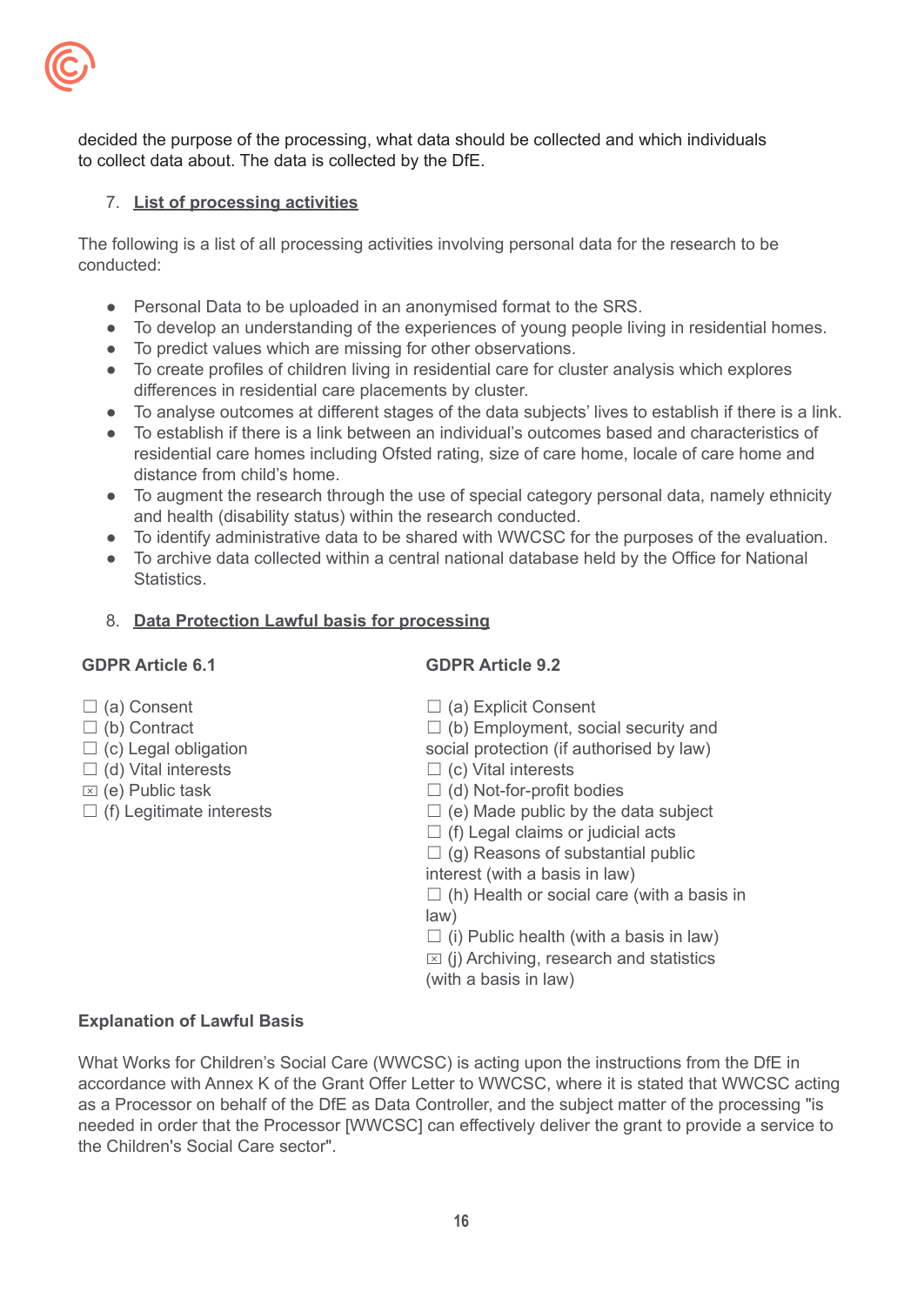

WWCSC is therefore acting under the authority vested upon it by the DfE as its funder which appropriately corresponds to WWCSC conducting its research under Article 6.1(e) of the UK GDPR:

#### "*Processing is necessary for the performance of a task carried out in the public interest.*"

The point at which analysis for the purposes of research has begun the lawful basis for processing shall be in accordance with GDPR Article 6.1(e), and GDPR Article 9.2(j) and DPA18 Schedule 1 Part 1.4(a),(b)&(c) for special category data including data considered to be a protected characteristic under the UK Equality Act 2010.

Upon completion of the evaluation and associated research the lawful basis WWCSC, as sole independent controller, shall rely on, for the purpose of archiving and any subsequent secondary analysis of the data, GDPR Article 6.1(e), and GDPR Article 9.2(j) and DPA18 Schedule 1 Part 1.4(a),(b)&(c) for special category data including data considered to be a protected characteristic under the UK Equality Act 2010.

Data archived within the WWCSC instance of the Office for National Statistics Secure Research Service ("ONS SRS") for the purposes of secondary research on the data within this evaluation shall be non-identifiable data and governed under the UK Digital Economy Act 2017 and the UK Statistics and Registration Service Act 2007.

#### 9. **Handling of Data Subject Rights**

- If a Data Subject makes a request to exercise rights under the Data Protection Laws ("**Rights Request**") to either WWCSC or the DfE, the organisation that receives that Rights Request ("**Receiving Party**") shall notify the other within 5 Business Days of receiving the Rights Request.
- Each organisation agrees to carry out any searches and investigations in relation to those systems and records under its control, which may be required in order to enable the organisations to comply with the Rights Request.
- <span id="page-16-0"></span>• The other organisation provides the Receiving Party with a copy of all personal data arising from the searches undertaken at least 10 Business Days prior to the deadline for responding to the data subject.
- The Receiving Party reviews the information arising from its own searches and the information provided to it by the other organisation(s) and determines how to comply with the Rights Request and shall draft a response to the requesting data subject ("**Draft Response**").
- The Receiving Party notifies the other organisation(s) of any steps or actions it needs to take in order to comply with the Rights Request and sends a Draft Response to the other organisations prior to the deadline for responding to the data subject.
- The other organisation(s) provide comments on the Draft Response and confirm agreement to the Draft Response prior to the deadline for responding to the data subject.
- The Receiving Party shall send the Draft Response to the requesting Data Subject on or in advance of the deadline for responding to the Data Subject.

#### 10. **Data protection contact(s) for data subjects**

**Organisation:** WWCSC **Job title:** Data Protection Officer **Name:** James Robson **Email Address:** [dpo@whatworks-csc.org.uk](mailto:dpo@whatworks-csc.org.uk)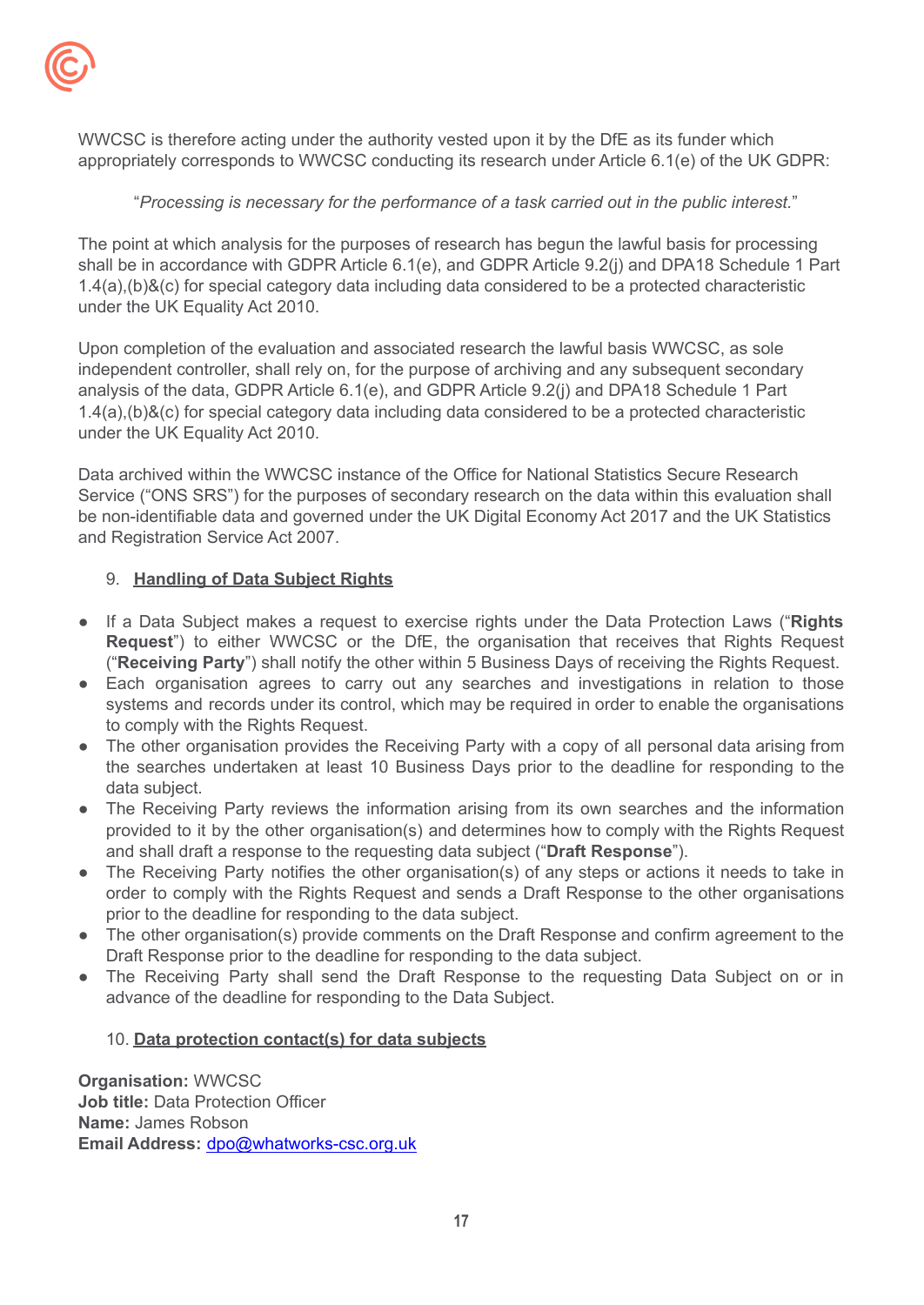

## **Organisational Contact**

**Organisation:** WWCSC **Job title:** Senior Researcher **Name:** Eva Schoenwald **Email Address:** [eva.schoenwald@whatworks-csc.org.uk](mailto:eva.schoenwald@whatworks-csc.org.uk)

#### 11. **Accuracy**

The Department for Education shall be responsible for ensuring that the Personal Data collected is accurate and appropriately kept up to date.

#### 12. **Security Provisions**

WWCSC and the Department for Education implement appropriate technical and organisational measures to ensure a level of security appropriate to the risk, taking into account the state of the art, the costs of implementation and the nature, scope, context and purposes of processing as well as the risk and varying likelihood and severity for the rights and freedoms of natural persons.

WWCSC and the Department for Education, where possible, reduce or eliminate the identifiability of Personal Data including but not limited to the deletion, pseudonymisation and anonymisation of such data throughout the research.

WWCSC has conducted a Data Protection Impact Assessment (DPI) for the research being conducted. The outcome of this is the risk to the rights and freedoms of data subjects due to the processing of their data for the research is low.

## 13. **Handling of data incidents and data breaches**

- If WWCSC and the Department for Education become aware of a Personal Data Breach they notify each other within 24 hours of becoming aware of the Personal Data Breach and share relevant information with each other to mitigate the breach.
- The organisation that suffered the Personal Data Breach, whether itself or via a processor that it engaged, immediately uses its best endeavours to end the Personal Data Breach and to mitigate the impact of the Personal Data Breach on data subjects.
- WWCSC and the Department for Education will then work together to establish the level of risk to data subjects which also determines if the Personal data Breach must be reported to the UK Information Commissioner's Office, and if the level of risk is high, report the Personal Data Breach to the affected data subjects.
- Any data incident or Personal data Breach is logged in a breach register which will be held by all organisations as required by the GDPR.

#### 14. **Supervisory authority for project**

The supervisory authority/Data Protection Authority for the processing of personal data as part of this research is the Information Commissioner's Office (ICO) in the UK.

## 15. **Who has access to the data**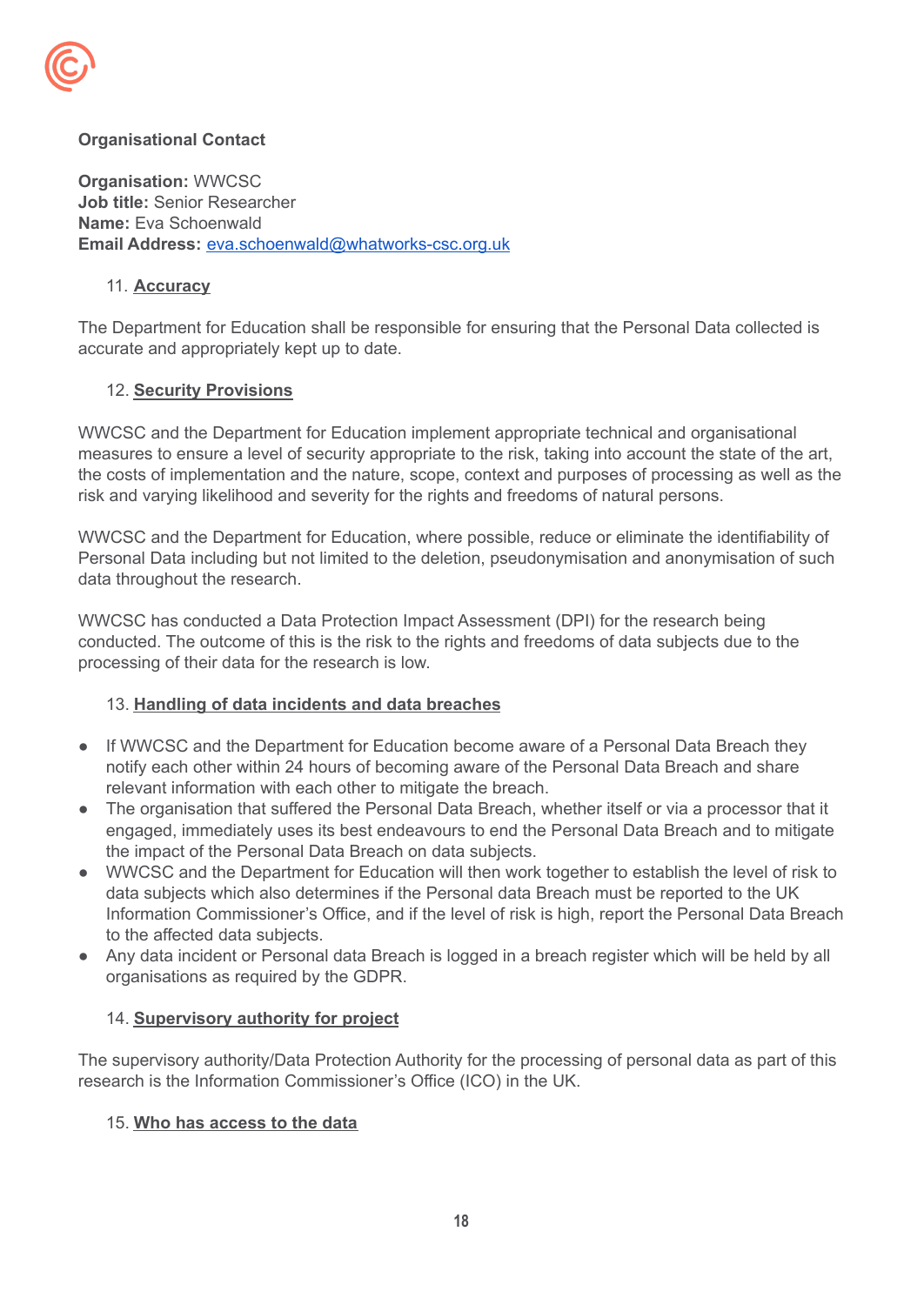

Only WWCSC researchers working on this evaluation will have access to the data. All WWCSC must be ONS accredited researchers to access the data in the SRS.

During the collection of personal data and subsequent research, access to the anonymous Personal Data is managed by the ONS.

Upon completion of the research WWCSC will request the DfE securely transfer the anonymous Personal Data to WWCSC's Data Archive location also in the SRS. This is separate to the SRS location for the research to be conducted.

The ONS accredited researcher who are also WWCSC employees who will have access to the data once it has been uploaded to the SRS research location will be:

- Aoife O'Higgins
- Eva Schoenwald
- Chris Mitchell
- Jessica Gwyther
- Eve Smyth
- **•** Emily Walker
- Amar Alam

#### 16. **Provision of data privacy notice(s)**

The organisation that collects Personal Data and any Personal Data that will be shared with any other organisation for the purposes of the research project is known as the "Collecting Party". An organisation is a Collecting Party when they are collecting personal data directly from a data subject or data subjects, or from a third party who is supplying the personal data to that organisation specifically for the research project.

The Collecting Party is responsible for making sure data subjects are provided a Data Protection Notice (DPN) setting out all of the information required under Article 13 or 14 of the GDPR. Article 13 requires a DPN to be provided to data subjects when the data is collected directly from a data subject(s) and Article 14 requires that a DPN is provided to data subjects when the data is not collected directly from data subjects.

A copy of the Data Privacy Notice is available upon request.

#### **Explanation of provision of a Data Privacy Notice:**

For Purpose 1, 2 & 3 WWCSC shall be the Collecting Party. WWCSC has no direct relationship with the Data Subjects and so the Privacy Notice shall be accessible on the WWCSC website next to the link to the project Trial Protocol document.

#### 17. **Retention Period**

All data will be processed for the duration of the research project and each organisation minimises Personal Data where it is no longer required. Each organisation only holds Personal Data for a defined retention period outlined in an agreement with them and is responsible for their own secure destruction of the Personal Data they hold. Each organisation requires the other(s) give at least 30 days' prior written notice if they intend to delete any Personal Data before a defined retention period.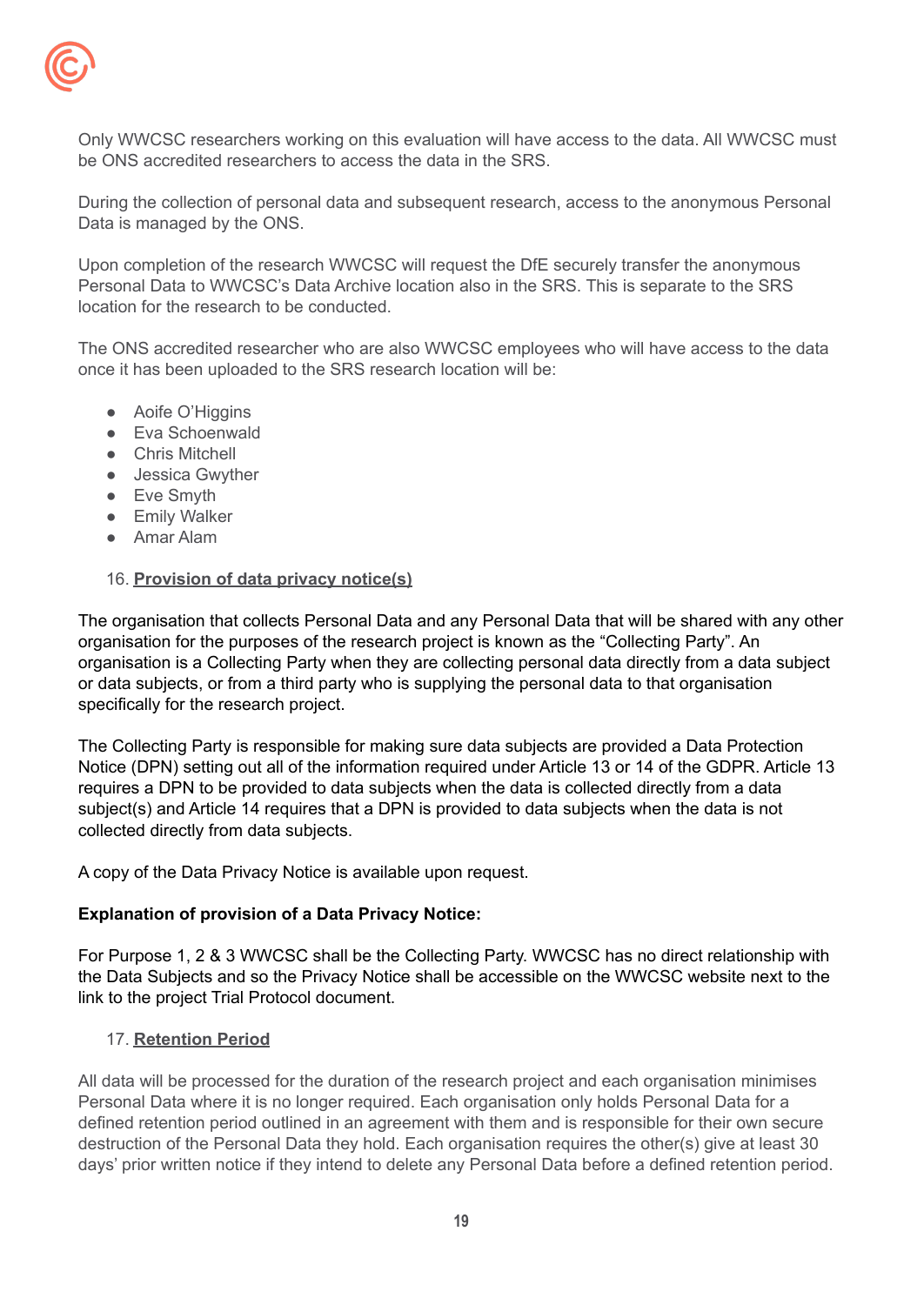

Each organisation has agreed to notify WWCSC in writing of the confirmation of destruction/deletion of Personal Data processed for the project and has agreed to evidence destruction/deletion to other Parties upon request at the end of the defined retention period.

## **Defined Retention Period and Destruction**

The current license grants WWCSC access to the data until July 2022. The delivery of the final report is scheduled for January 2022. Data, including personal data will be archived by the Department for Education for one year after the delivery of the final report. Therefore the instance of the location within the SRS WWCSC uses for the project will be deleted by January 2023.

The DfE will move this data (from that point anonymised to WWCSC without another application process) to the WWCSC Data Archive on our behalf which is governed under the rules of the Digital Economy Act 2017 and it will be held in this location indefinitely.

WWCSC/All organisations recognise there is a possibility for the scheduled date of final report delivery to change. Should this happen this will be reflected in a Grant Variation Letter between WWCSC and the relevant organisation(s). The new agreed date of delivery of the final report will be the point at which the timeframe for when deletion begins.

Upon delivery of the final report, the DfE will anonymise the data and request the data be moved into the WWCSC Data Archive. The WWCSC Data Archive is within the Office for National Statistics Secure Research Service (ONS SRS) and is an instance in the SRS separate to the instance used to conduct the research. WWCSC is the sole controller of the data held in its Data Archive. The data held in the WWCSC Data Archive is non-identifiable and held indefinitely.

If you would like further information or explanation about this please contact us at dpo@whatworks-csc.org.uk.

## 18. **Data Processors**

Where an organisation engages a third-party to process any personal data for the project, that third party is known as a "Data Processor" and each organisation has agreed to enter into a Data Processing Agreement (DPA) with each third-party. The DPA incorporates all the provisions required under [Article](https://gdpr-info.eu/art-28-gdpr/) 28 of the GDPR. Each organisation remains fully liable for the acts and omissions of the third-party processor(s). Each organisation is also responsible for being able to provide copies of DPAs upon request to any other organisation involved in the project.

#### 19. **Data Location**

## **Data Location**

- $\boxtimes$  United Kingdom (UK)
- ☐ European Economic Area (EEA)
- □ Outside UK/EEA

**Data Access Location**

 $\boxtimes$  United Kingdom (UK) ☐ European Economic Area (EEA) □ Outside UK/EEA

20. **Data Protection ID** (internal reference)

## #2117

## 21. **Archiving**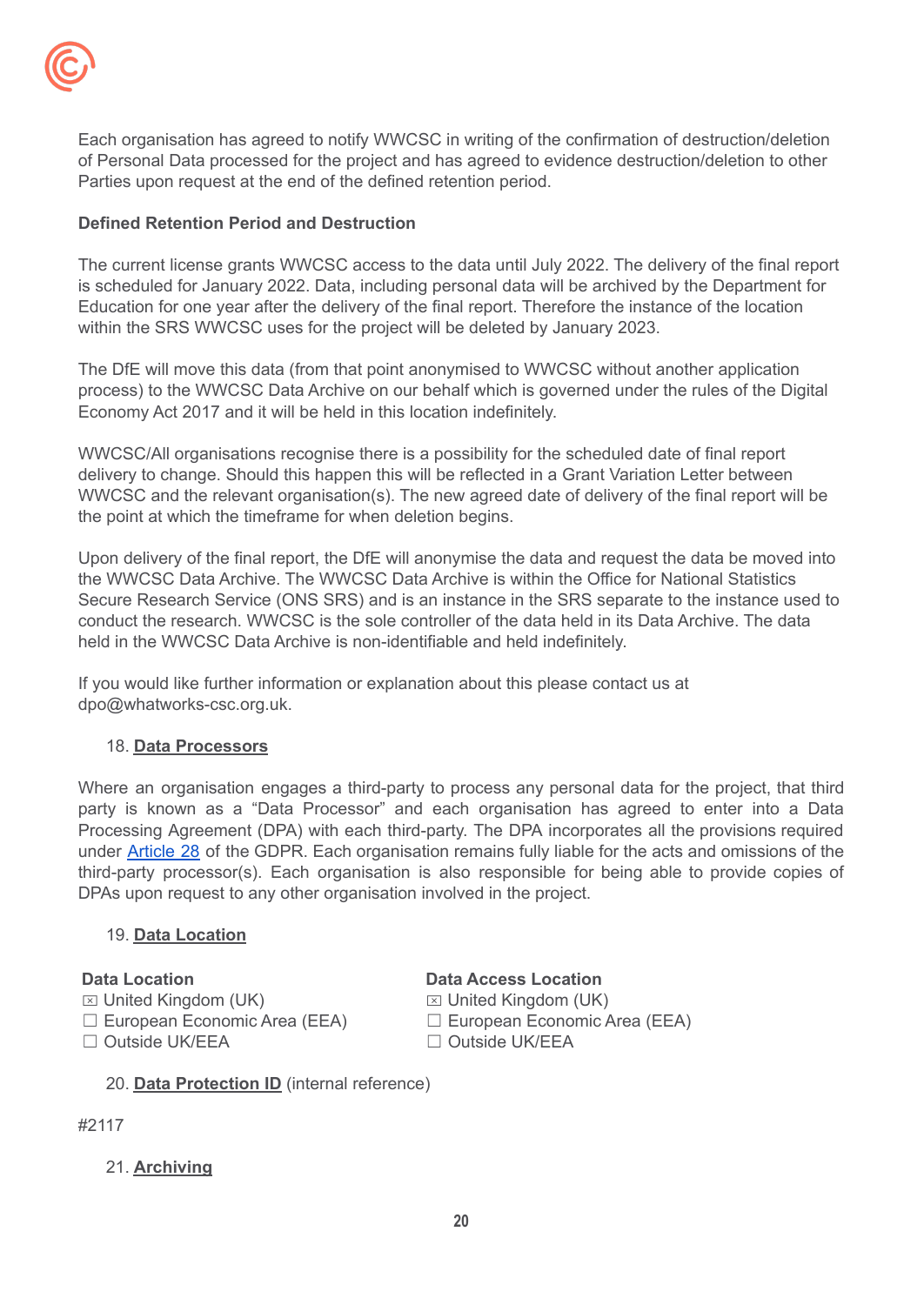

WWCSC seeks better outcomes for children, young people and families by bringing the best available evidence to practitioners and other decision makers across the children's social care sector. It achieves this objective by supporting and/or funding social care intervention programmes in order to conduct real-world evidence-based research on the effectiveness of the intervention programmes it supports.

The data archive continues WWCSC's service to the Social Care sector as is its remit from the funding it receives from the UK Department for Education. Creating an accessible data archive means the data collected from our evaluations can be used to conduct re-analysis, additional new analysis, including meta-analysis and the ability to merge and use the data for new research to be conducted within the aim of having a positive social impact to society as a whole.

Research data from a large proportion of the evaluations WWCSC either conducts or commissions, is stored in perpetuity, to be accessed (on formal request and subsequent WWCSC approval) by researchers. Researchers may or may not be employed or commissioned by WWCSC.

WWCSC has conducted Data Protection Impact Assessment (DPIA) on its Data Archive and sought outside consultation from the Information Commissioner's Office, the Department for Education and the Office for National Statistics who also house the data. The outcome of the DPIA is that the capture and use of data within the Data Archive and for future research is of low risk to data subjects.

Should the data for this project be appropriate for the Data Archive it will have been indicated earlier in this document. The nature of the processing is for transfer to a secure Data Archive, the indefinite storage within a secure Data Archive location and the subsequent re-use of data for research purposes based on ethical and ONS and separate WWCSC approval for the access and re-use of the data.

The WWCSC Data Archive is stored in the Office for National Statistics' (ONS) Secure Research Service (SRS). The ONS acts as a processor for WWCSC when storing the WWCSC Data Archive in the SRS. WWCSC has entered into a legally binding Data Processor Agreement with the ONS, which will comply with the requirements of Article 28 of the UK GDPR.

The SRS data location is in the UK and the source of the data for the archive will be a combination of WWCSC and external evaluation partners funded and commissioned by WWCSC which are also located in the UK. The retention of the data in the Data Archive is indefinite. There is no sharing of data outside the SRS due to the security protections and methodology for accredited subsequent access which is highly regulated by the ONS through their "5 safes" framework.

The data in the SRS is of a highly sensitive nature as it will relate to children in the social care environment, parents, teachers, social workers and related third party representatives, and, depending on the context of the research the data relates to, could contain special categories of data including but not limited to ethnicity, health, religion, sexual orientation and/or parental background and abuses that may have been suffered.

No data in the SRS will be directly identifiable to any data subject to which it relates through a process of decoupling, reducing where possible, de-identifying, pseudonymisation and/or anonymising data where possible. The nature of the de-identification process will have similarities for each dataset, although may also have differences so that each dataset remains usable but the data in the SRS remaining not directly identifiable.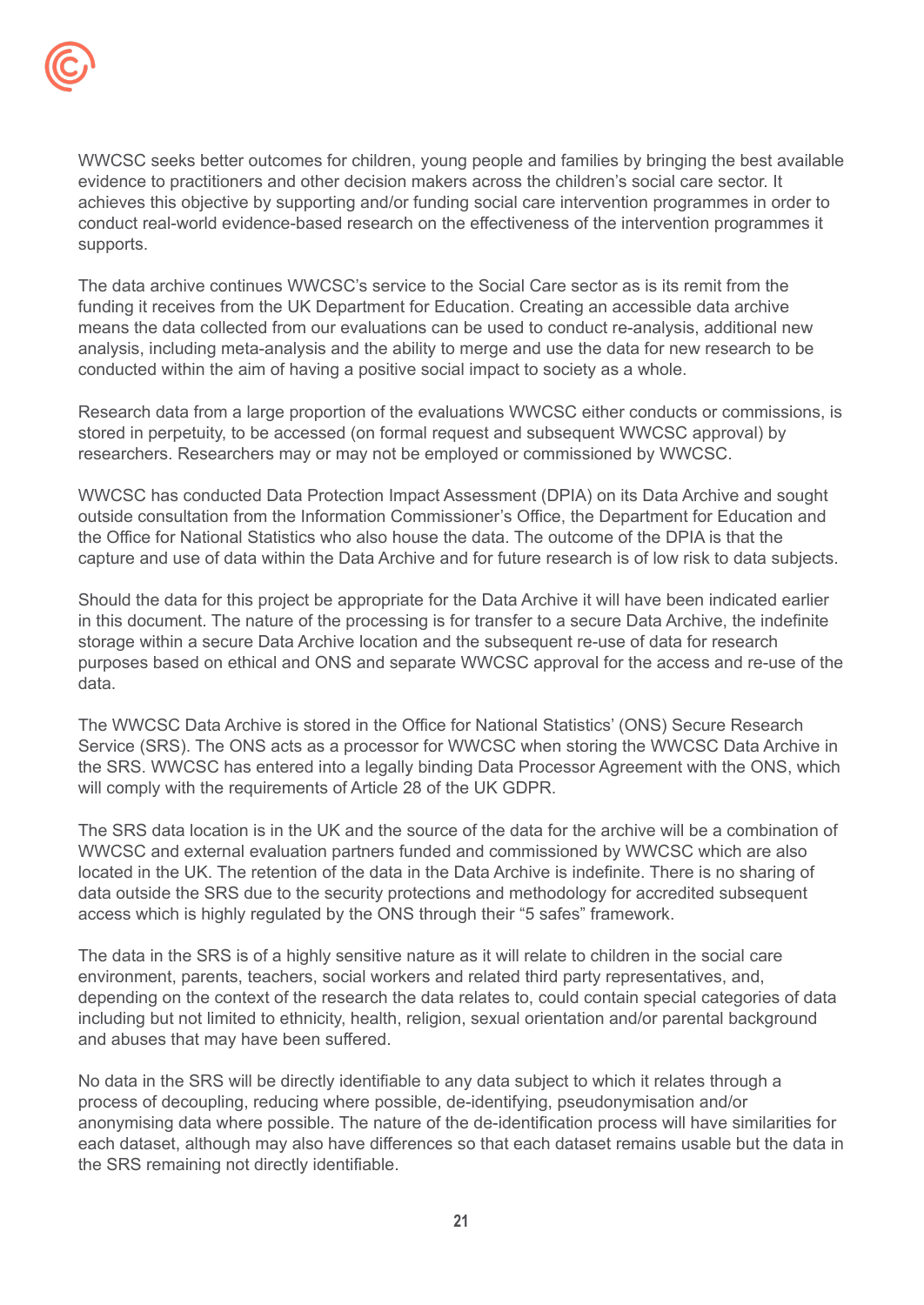

#### 22. **Definitions:**

**Data Controller** means the natural or legal person, public authority, agency or other body which, alone or jointly with others, determines the purposes and means of the processing of personal data.

**Joint Controller** means where two or more controllers jointly determine the purposes and means of processing. They shall in a transparent manner determine their respective responsibilities for compliance with the obligations of the GDPR.

**Independent Controller** means each controller shall determine the purposes and means of processing of the personal data being processed independent of each other and each have their own data controller responsibilities for the processing of that data.

**Data Processor** means the natural or a legal person, public authority, agency or other body which processes personal data on behalf of a Data Controller.

**Personal Data** means any information relating to an identified or identifiable natural person ('data subject').

**Shared Personal Data** means any Personal Data captured that shall be shared with other parties named in this agreement. Shared Personal Data may not, in all circumstances, mean all Personal Data collected for the Agreed Purpose.

**Data Subject** means a natural person who can be identified, directly or indirectly, in particular by reference to an identifier such as a name, an identification number, location data, an online identifier or to one or more factors specific to the physical, physiological, genetic, mental, economic, cultural or social identity of that natural person.

**Processing** means any operation or set of operations which is performed on personal data or on sets of personal data.

**Recipient** means a natural or legal person, public authority, agency or another body, to which the personal data are disclosed, whether a third party or not.

**Data Protection Laws** means all applicable data protection and privacy legislation, regulations and guidance including the UK General Data Protection Regulation ("GDPR") and the Data Protection Act 2018 and the Privacy and Electronic Communications (EC Directive) Regulations 2003; and any guidance or codes of practice issued by the ICO from time to time (all as amended, updated or re-enacted).

**Joint Controller Arrangement** ("JCA"): means an arrangement between two or more controllers who jointly determine the purposes and means of processing. The JCA shall in a transparent manner determine each controller's respective responsibilities for compliance with the obligations of the GDPR.

**Personal Data Breach** means a breach of security leading to the accidental or unlawful destruction, loss, alteration, unauthorised disclosure of, or access to, Personal Data transmitted, stored or otherwise processed.